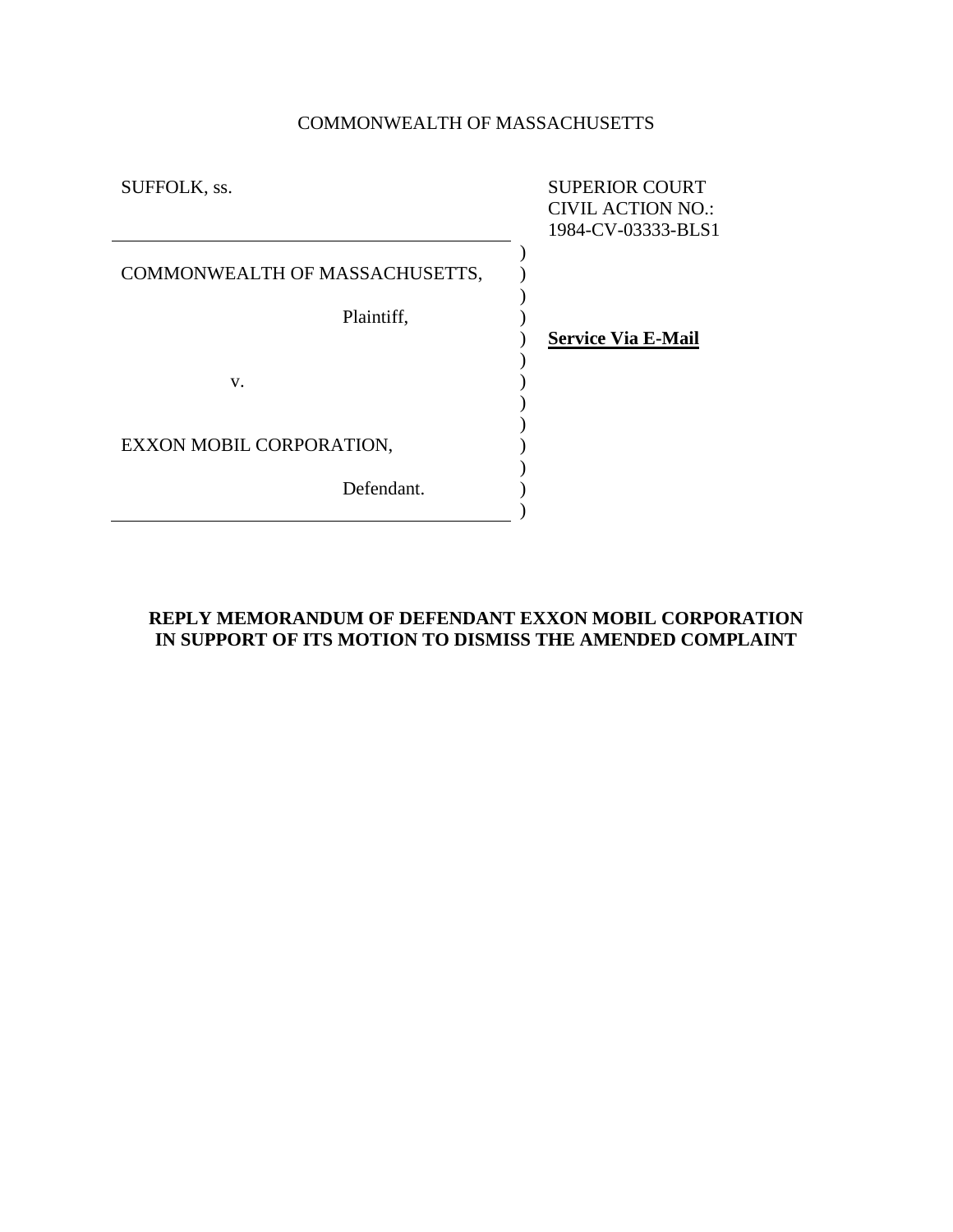# **TABLE OF CONTENTS**

| I.   |           |                                                                            |  |  |
|------|-----------|----------------------------------------------------------------------------|--|--|
|      | A.        | The Supreme Judicial Court Has Not Approved the Claims Asserted Here  3    |  |  |
|      | <b>B.</b> | The Investor Deception Claim Does Not Arise from Forum Contacts 4          |  |  |
|      | C.        | The Consumer Deception Claim Does Not Arise from Forum Contacts  5         |  |  |
|      | D.        |                                                                            |  |  |
|      | Ε.        |                                                                            |  |  |
| II.  |           |                                                                            |  |  |
|      | A.        | Opinions Regarding Future Events Are Not Actionable Under Chapter          |  |  |
|      | <b>B.</b> | ExxonMobil Has No Obligation to "Disclose" the Attorney General's          |  |  |
|      | C.        | ExxonMobil's Proxy Cost of Carbon Cannot Support a Deception Claim  11     |  |  |
|      | D.        | The Amended Complaint Lacks Plausible Allegations Affecting "Trade or      |  |  |
| III. |           | The Attorney General Fails to State a Claim of Consumer Deception 13       |  |  |
|      | A.        | The Amended Complaint Contains No Plausible Allegations of False or        |  |  |
|      | <b>B.</b> | The Attorney General Cannot Proceed on a Theory of Pure Omission 14        |  |  |
| IV.  |           | The Attorney General Fails to State a Claim of So-Called "Greenwashing" 16 |  |  |
| V.   |           | The Attorney General Cannot Compel Others To Disseminate Its Viewpoint  19 |  |  |
|      |           |                                                                            |  |  |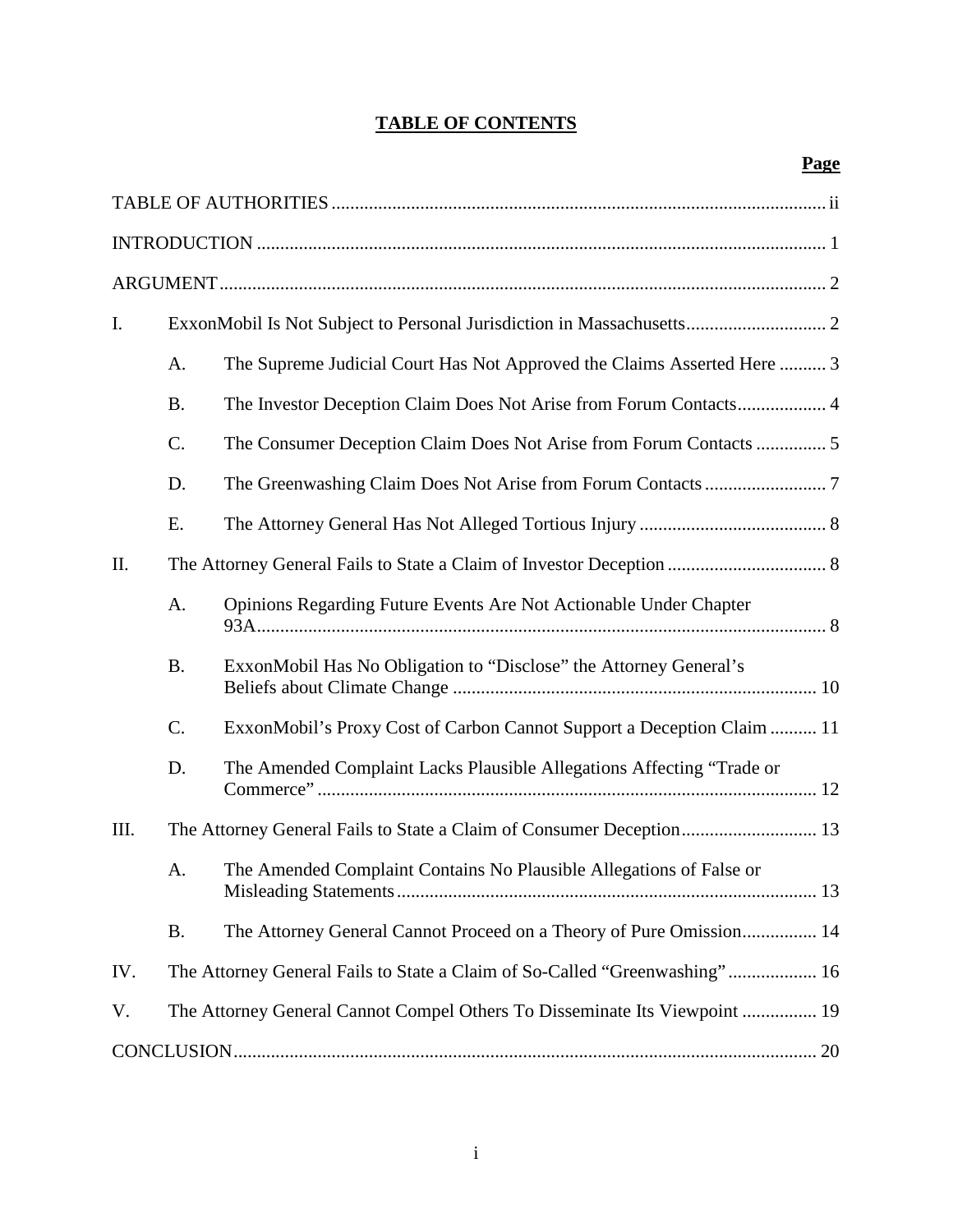## **TABLE OF AUTHORITIES**

**CASES**

# *Abbott* v. *Interactive Computing Devices, Inc.*, No. 9601764B, 1998 WL 1182003 (Mass. Super. Ct. Feb. 27, 1998).......................................8 *Am. Beverage Ass'n* v. *City and Cty. of San Francisco*, 916 F.3d 749 (9th Cir. 2019) ...................................................................................................20 *Animal Legal Defense Fund Bos., Inc.* v. *Provimi Veal Corp.*, 626 F. Supp. 278 (D. Mass. 1986)...........................................................................................15 *Aspinall* v. *Philip Morris Cos.*, 442 Mass. 381 (2004) ..............................................................................................................16

| Barron v. Fidelity Magellan Fund,                                                                             |  |
|---------------------------------------------------------------------------------------------------------------|--|
| Briggs v. Carol Cars, Inc.,                                                                                   |  |
| Carlson v. The Gillette Co.,                                                                                  |  |
| Ciardi v. F. Hoffmann-La Roche, Ltd.,                                                                         |  |
| Coghlin Elec. Contractors, Inc. v. Gilbane Bldg. Co.,                                                         |  |
| Com. v. AmCan Enter., Inc.,                                                                                   |  |
| Cossaboon v. Maine Med. Ctr.,                                                                                 |  |
| Exxon Mobil Corp. v. Attorney Gen.,                                                                           |  |
| Fed. Home Loan Bank of Boston v. Ally Fin., Inc.,<br>No. SUCV201101533BLS1, 2019 WL 4739263 (Mass. Super. Ct. |  |
| Fern v. Immergut,                                                                                             |  |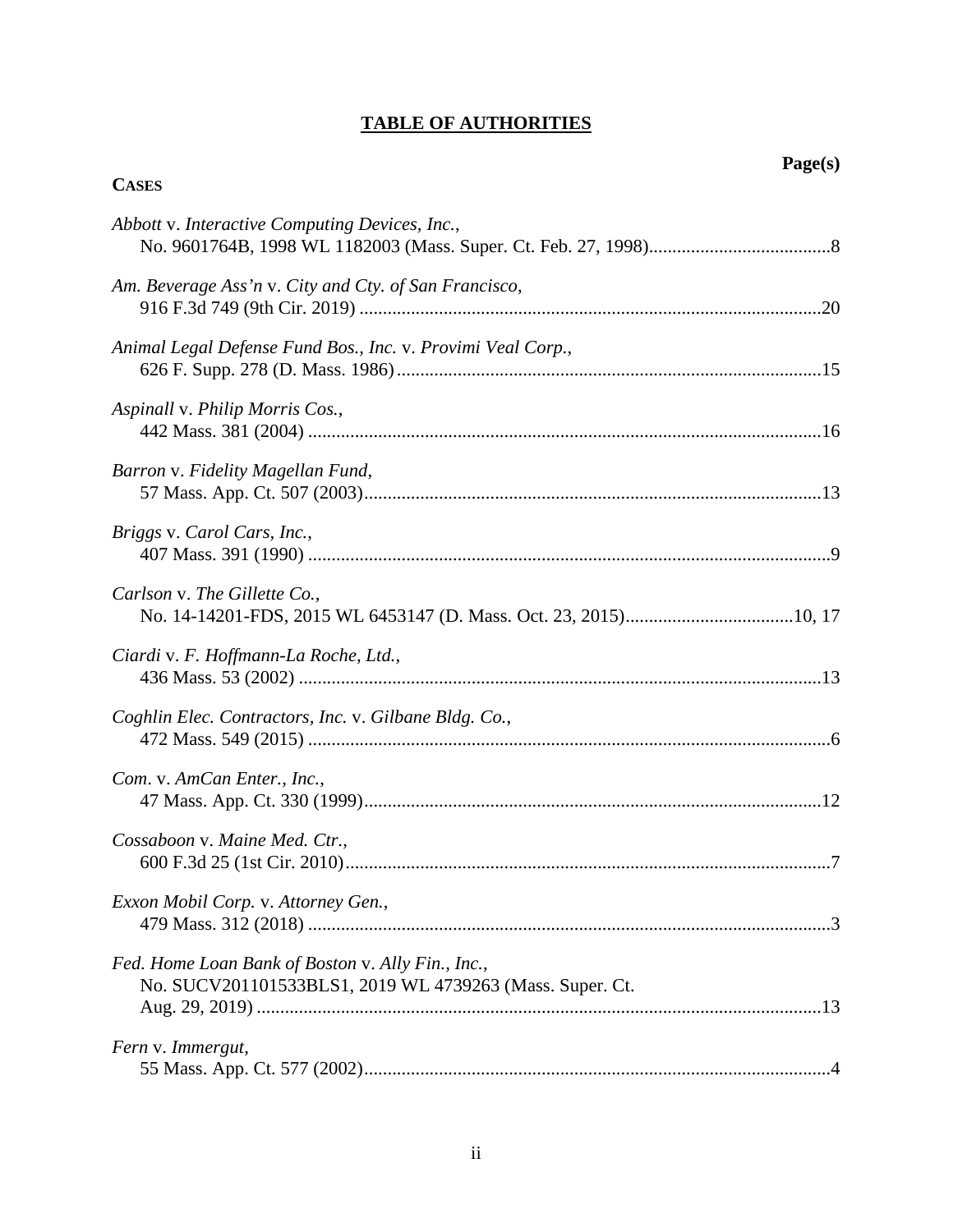| Hansmann v. Nationstar Mortg., LLC,                                                                   |
|-------------------------------------------------------------------------------------------------------|
| Intercarrier Commc'ns LLC v. WhatsApp Inc.,                                                           |
| <b>JMTR</b> Enters., LLC v. Duchin,                                                                   |
| Jordan v. Jewel Food Stores, Inc.,                                                                    |
| Kimberly-Clark Corp. v. Dist. of Columbia,                                                            |
| Marram v. Kobrick Offshore Fund, Ltd.,                                                                |
| Commonwealth v. Mass. CRINC,                                                                          |
| McEneaney v. Chestnut Hill Realty Corp.,                                                              |
| NexLearn, LLC v. Allen Interactions, Inc.,                                                            |
| People v. Exxon Mobil Corp.,<br>No. 452044/2018, 2019 WL 6795771 (N.Y. Sup. Ct. Dec. 10, 2019) 11, 12 |
| United States v. Philip Morris USA Inc.,                                                              |
| Commonwealth v. Purdue Pharma, L.P.,                                                                  |
| Reisman v. KPMG Peat Marwick LLP,                                                                     |
| Roberts v. Legendary Marine Sales,                                                                    |
| Roche v. Royal Bank of Can.,                                                                          |
| Rodden v. Savin Hill Enter., LLC,                                                                     |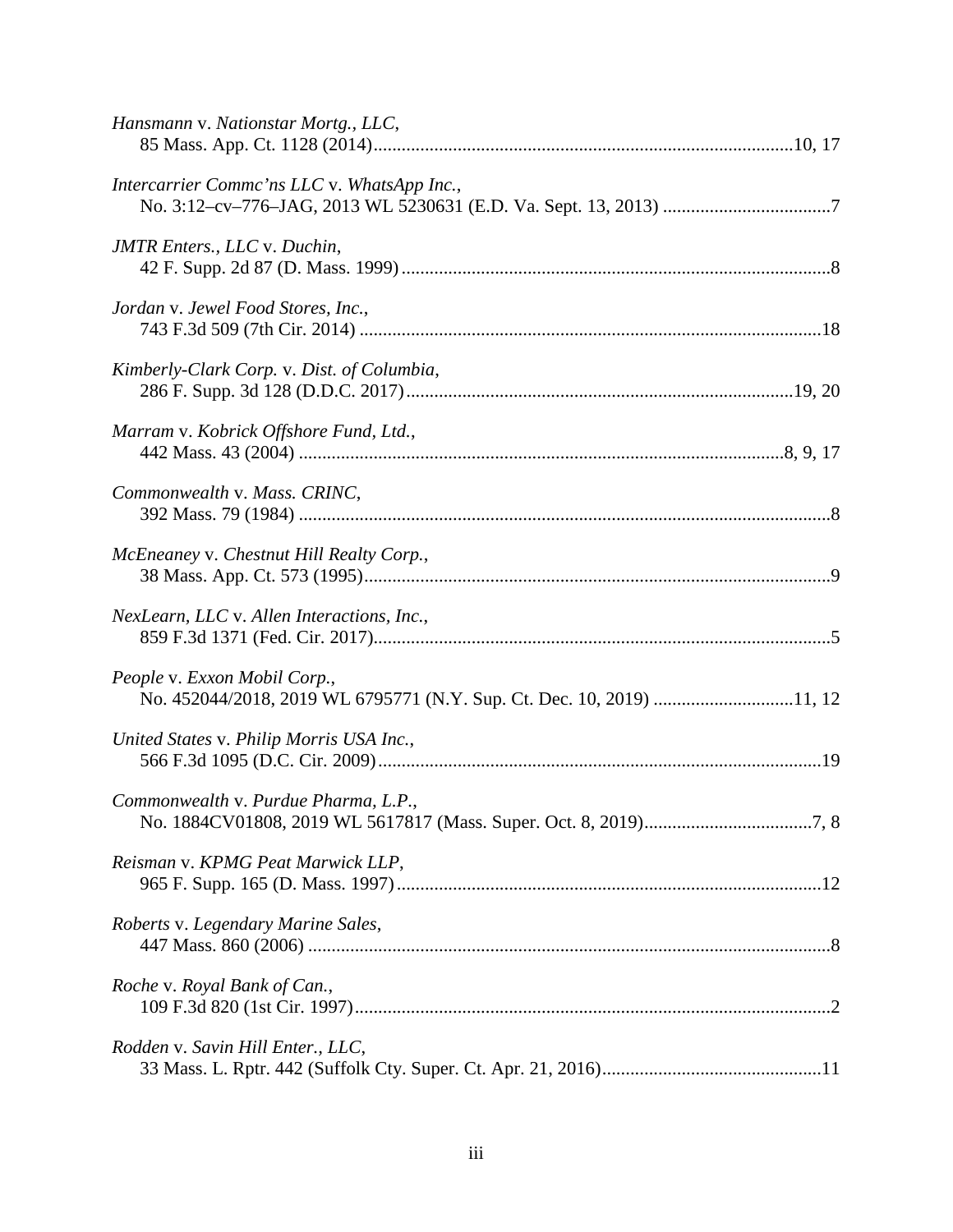| Tatro v. Manor Care, Inc.,                                   |  |
|--------------------------------------------------------------|--|
| Tomasella v. Nestlé USA, Inc.,                               |  |
| UBS Fin. Servs., Inc. v. Aliberti,                           |  |
| Underwood v. Risman,                                         |  |
| von Schönau-Riedweg v. Rothschild Bank AG,                   |  |
| Zauderer v. Off. of Disciplinary Couns. Of Sup. Ct. of Ohio, |  |
| <b>STATUTES</b>                                              |  |
|                                                              |  |
| <b>OTHER AUTHORITIES</b>                                     |  |
|                                                              |  |
|                                                              |  |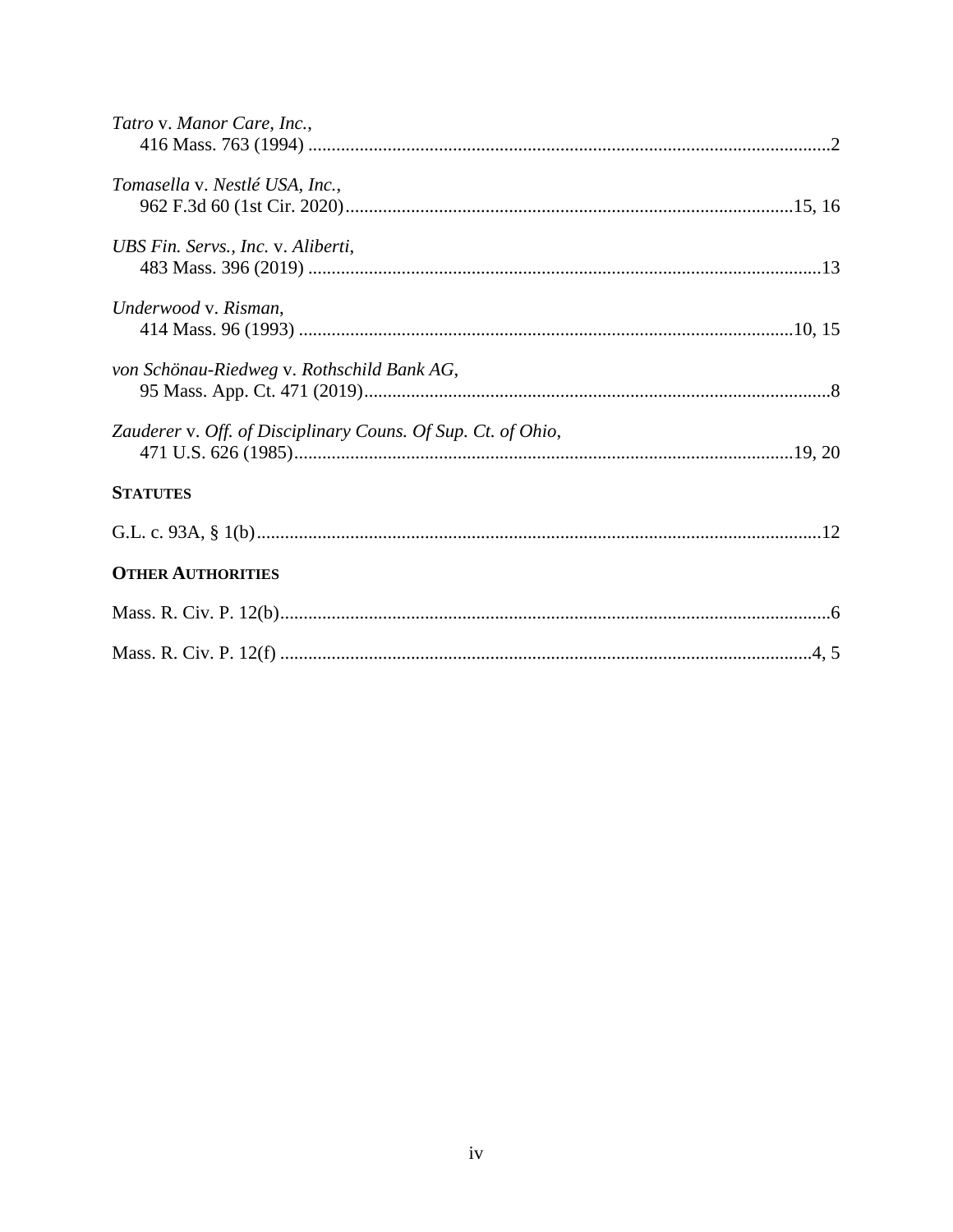#### **INTRODUCTION**

In its opening brief, ExxonMobil explained why the Amended Complaint should be dismissed for lack of personal jurisdiction, failure to state a claim, violations of the Constitution, or all of the above. In an effort to save its complaint, the Office of the Massachusetts Attorney General (the "Attorney General") guts it and tries to assemble the remaining pieces into something that might resemble a viable claim. Those efforts betray a breathtaking abandonment of the Attorney General's case and only further support dismissal.

The Amended Complaint assails ExxonMobil's projections about future demand for oil and gas, its views on the potential risks presented by climate change, and its advocacy for (and against) various energy and climate policies. But none of those statements originated in or specifically targeted Massachusetts. Under well-settled precedent, claims against ExxonMobil arising from those statements cannot be brought in Massachusetts.

That left the Attorney General scrambling for forum contacts that could give rise to an actionable claim. In its brief, the Attorney General refers to a handful of meetings between ExxonMobil and three Boston-based financial institutions, but fails to identify any statement made at those meetings that gives rise to its investor deception claim. That failing is reason enough to dismiss the claim, but there is more. The statements that purportedly give rise to the Attorney General's claim are forward-looking statements of opinion and therefore not actionable.

As to consumer deception, the Attorney General attempts to supplement its pleadings by relying on new advertisements that allegedly appeared in Massachusetts. Offering new allegations for the first time in its opposition brief only highlights the Amended Complaint's deficiencies. But even on its own terms, this additional evidence counts for nothing. The advertisements in question state that ExxonMobil's Synergy fuel improves engine efficiency. The Attorney General does not claim that these representations are false and has failed to plead plausible allegations that they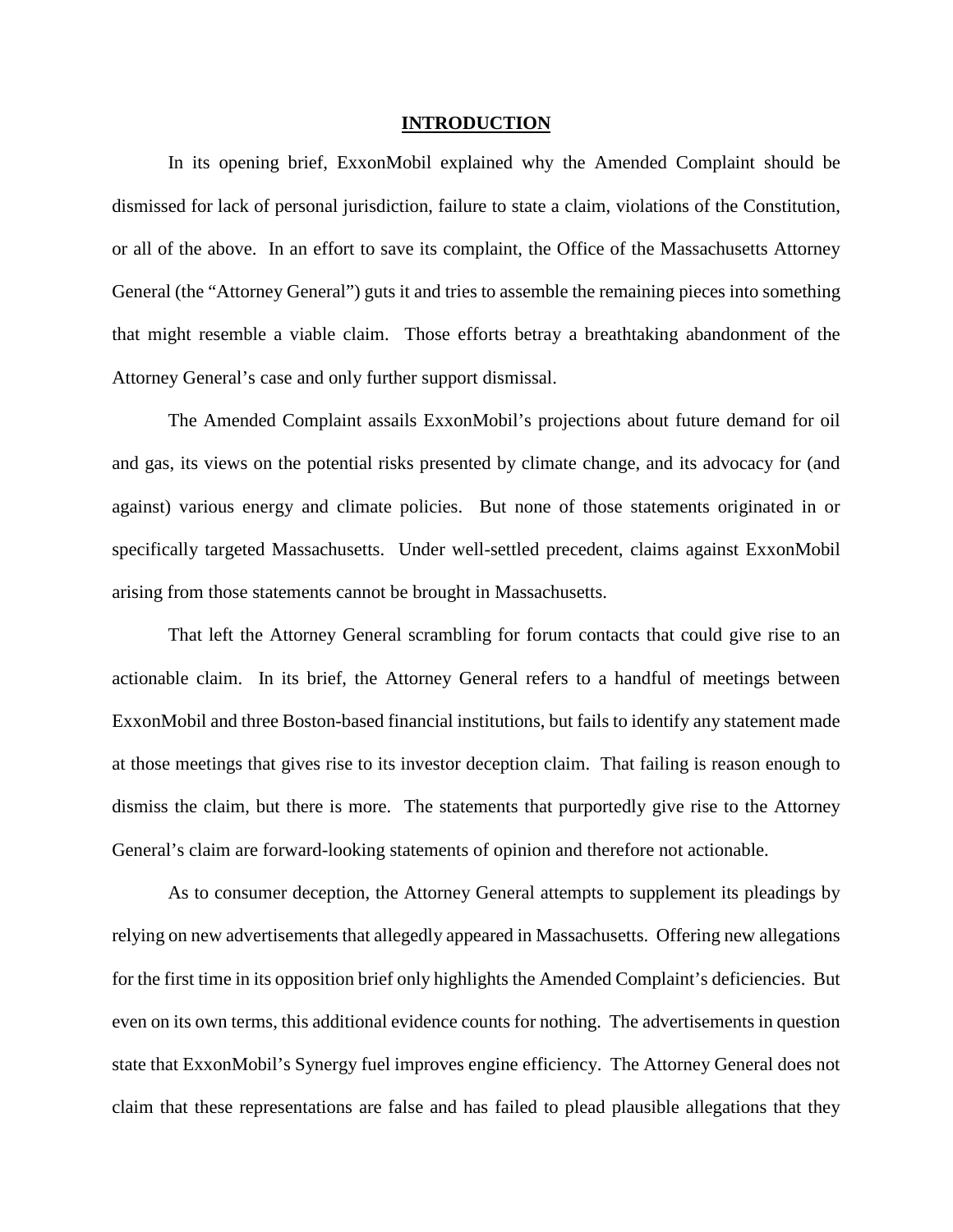would materially mislead a reasonable consumer. With regard to Mobil 1 motor oil, the Attorney General relies exclusively on an image of a bottle with a green label. But using the color green in product packaging is not deceptive. As for its purported "greenwashing" claim, the Attorney General seeks to premise jurisdiction solely on nationally circulated publications, which are not forum contacts, and fails plausibly to allege that statements disclosing ExxonMobil's investment and research into algae biofuels are false or would reasonably mislead consumers.

Finally, the Attorney General's claims violate the First Amendment's prohibition on compelling speech that is not purely factual and uncontroversial. The Attorney General does not deny that it seeks compelled disclosures; it does not deny that the First Amendment restricts such disclosures to purely factual, uncontroversial information; and it does not contend that its requested disclosures satisfy this standard. The Attorney General cannot avoid constitutional scrutiny merely by urging delay or seeking exemption for fraud cases. For any or all of these reasons, the Amended Complaint should be dismissed.

#### **ARGUMENT**

## **I. ExxonMobil Is Not Subject to Personal Jurisdiction in Massachusetts**

The Attorney General has failed to make a prima facie showing that this Court has personal jurisdiction over ExxonMobil for each of the claims asserted because it has not shown that its claims arise from ExxonMobil's contacts with Massachusetts—*i.e.*, that ExxonMobil's forum contacts are a "but for" cause of the claims. *Tatro* v. *Manor Care, Inc.*, 416 Mass. 763, 771, 773 (1994). Where, as here, a claim is premised on Chapter 93A, the only "wrongful conduct to be considered for purposes of personal jurisdiction . . . is that conduct which violated 93A." *Roche* v. *Royal Bank of Can.*, 109 F.3d 820, 827 (1st Cir. 1997). According to the Amended Complaint, the purportedly "wrongful conduct" consists of statements ExxonMobil made in Texas that were published on its website, the internet, in national publications, and in corporate reports. Apparently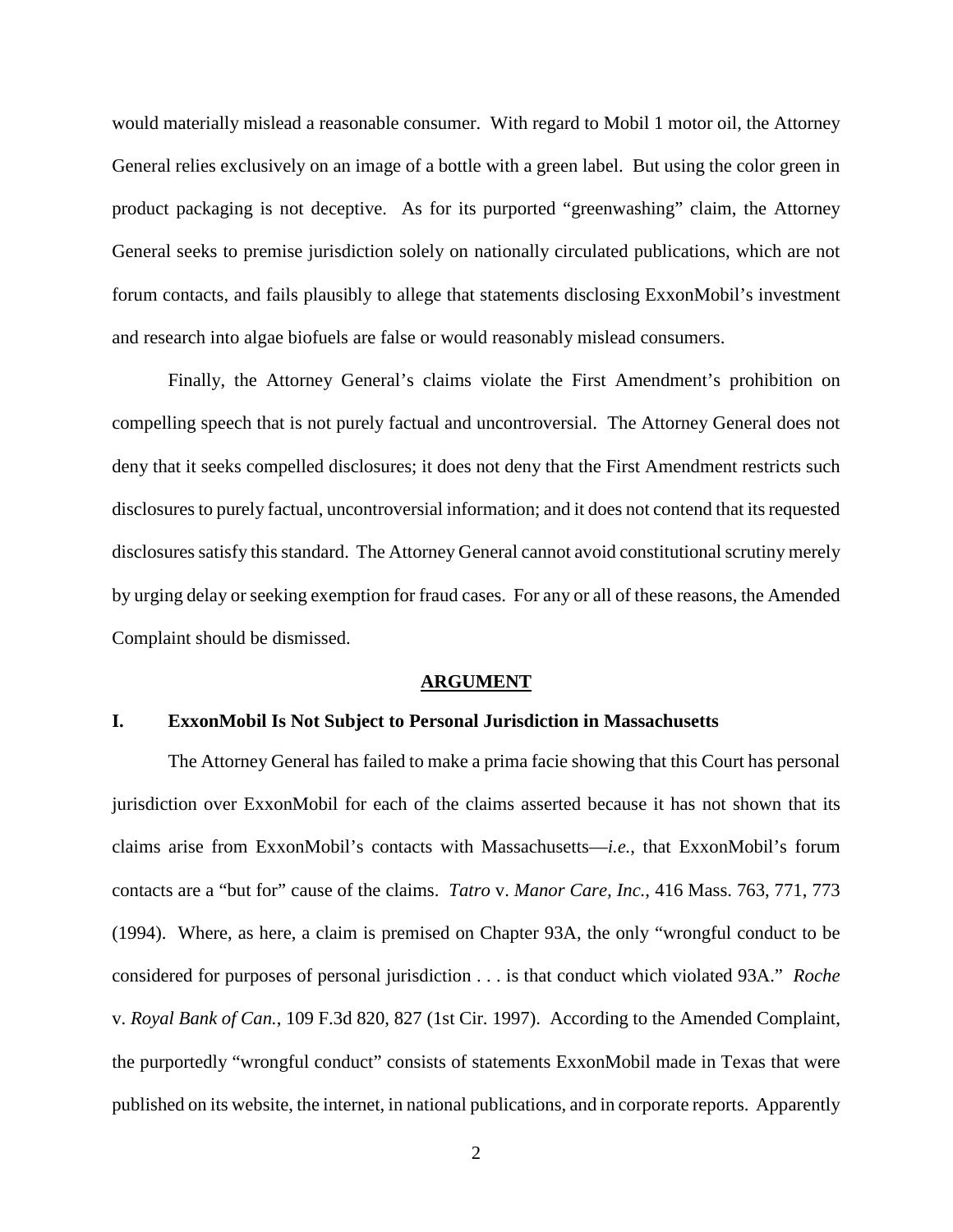recognizing that those statements were not made in or directed at Massachusetts, the Attorney General does not defend them as forum contacts. Instead, it seeks refuge in a prior decision that sheds no light on the claims asserted here and a handful of purported in-state activities that do not give rise to its claims.

#### **A. The Supreme Judicial Court Has Not Approved the Claims Asserted Here**

The Attorney General's lead argument is that jurisdiction has already been decided by the Supreme Judicial Court. But that court never ruled on personal jurisdiction over ExxonMobil for the claims asserted here. (Opp. 7, 9, 11-13, 18.) In *Exxon Mobil Corp.* v. *Attorney Gen.*, the Supreme Judicial Court considered whether ExxonMobil was subject to personal jurisdiction in the "investigatory context," which it held required the court to "broaden its analysis" of ExxonMobil's jurisdictional contacts. 479 Mass. 312, 315 (2018). That broadened analysis has no application where, as here, a court is asked to exercise jurisdiction over claims actually asserted in a civil suit. Recognizing as much, the Attorney General previously invoked the distinct standard that applies in the investigatory context to oppose ExxonMobil's petition for certiorari. *See*  Attorney General Br. in Opp. at 13, Dec. 4, 2018, *Exxon Mobil Corp.* v. *Healey*, No. 18-311 (U.S.). It is therefore estopped from arguing that the more lenient investigatory standard applies here.

To the extent the Supreme Judicial Court considered any potential claims at all, it identified only "[p]ossible misrepresentations or omissions about the threat [of] climate change" in connection with potentially defrauding third parties who license ExxonMobil's brands at their service stations. 479 Mass. at 323. The Attorney General has not alleged ExxonMobil defrauded those licensees. And the Supreme Judicial Court did not rule on any potential claims of investor deception whatsoever, explaining that it "need not reach" the question of personal jurisdiction "with respect to the Attorney General's alternative theory that Exxon may have deceived investors," since "very few of the [document] requests even mention investors or securities." *Id.*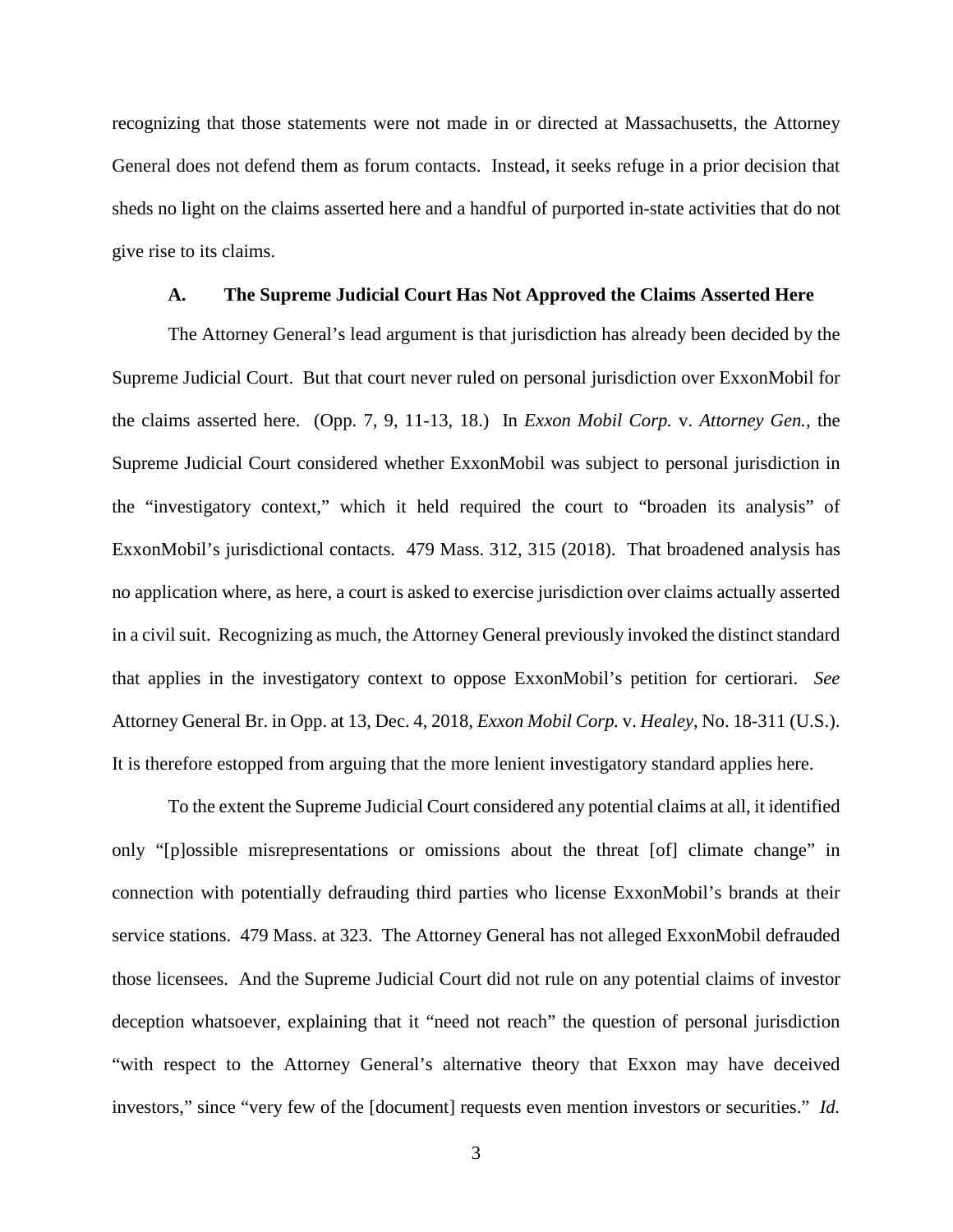at 324 n.9. The Supreme Judicial Court's ruling sheds no light on the claims asserted here.

#### **B. The Investor Deception Claim Does Not Arise from Forum Contacts**

As set forth in ExxonMobil's opening brief, the Attorney General's investor fraud claim arises from statements not made in or specifically aimed at Massachusetts.  $(Br. 15-18.)^1$ Conceding as much, the Attorney General abandons paragraph after paragraph of its Amended Complaint, which focused on corporate reports prepared and published in Texas (Am. Compl. ¶¶ 257-58, 365-77, 388, 402, 491-501, 504-13), and statements by ExxonMobil executives at meetings that occurred outside of Massachusetts (*id.* ¶¶ 378-79, 488-522). It is now settled that those reports and statements cannot give rise to personal jurisdiction in Massachusetts.<sup>2</sup>

That leaves the Attorney General in a bind. It must rely solely on a handful of meetings between ExxonMobil and certain financial institutions in Massachusetts as grounds for personal jurisdiction. (*Id.* ¶¶ 451-52, 455-56, 459-62, 464-67; Opp. 17.) But those meetings do not give rise to the Attorney General's investor deception claim. The Attorney General has failed to allege that any false or misleading statements were made at those meetings, much less identify them by pleading "specific, non-conclusory facts." *Fern* v. *Immergut*, 55 Mass. App. Ct. 577, 580 n.7, 584 (2002). Both the pleadings and the Goldberg Affidavit provide only vague descriptions of the topics discussed. Critically, the Attorney General has failed to allege that the purportedly deceptive statements challenged in the Amended Complaint were made at any of the in-state meetings. (*See, e.g.*, Am. Compl. ¶¶ 383, 447, 457.) The investor meetings are therefore insufficient to confer personal jurisdiction over ExxonMobil for the investor deception claim.<sup>3</sup>

<sup>&</sup>lt;sup>1</sup> "Br." refers to ExxonMobil's opening brief; and "Opp." refers to the Attorney General's opposition brief.

<sup>&</sup>lt;sup>2</sup> The Attorney General's failure to defend the Court's jurisdiction to adjudicate challenges to these out-of-state statements warrants striking the following allegations from the Amended Complaint as "immaterial [and] impertinent" under Rule 12(f): Am. Compl. ¶¶ 22, 27, 257-61, 350, 365-79, 384-402, 429, 468, 487-518.

<sup>&</sup>lt;sup>3</sup> Even if the Attorney General had identified false or misleading statements at those meetings, they could at most support jurisdiction over claims arising from the specific statements made at the five meetings between 2015 and 2018 alleged by the Attorney General. (Goldberg Aff., Exs. 7-11.) They cannot support personal jurisdiction over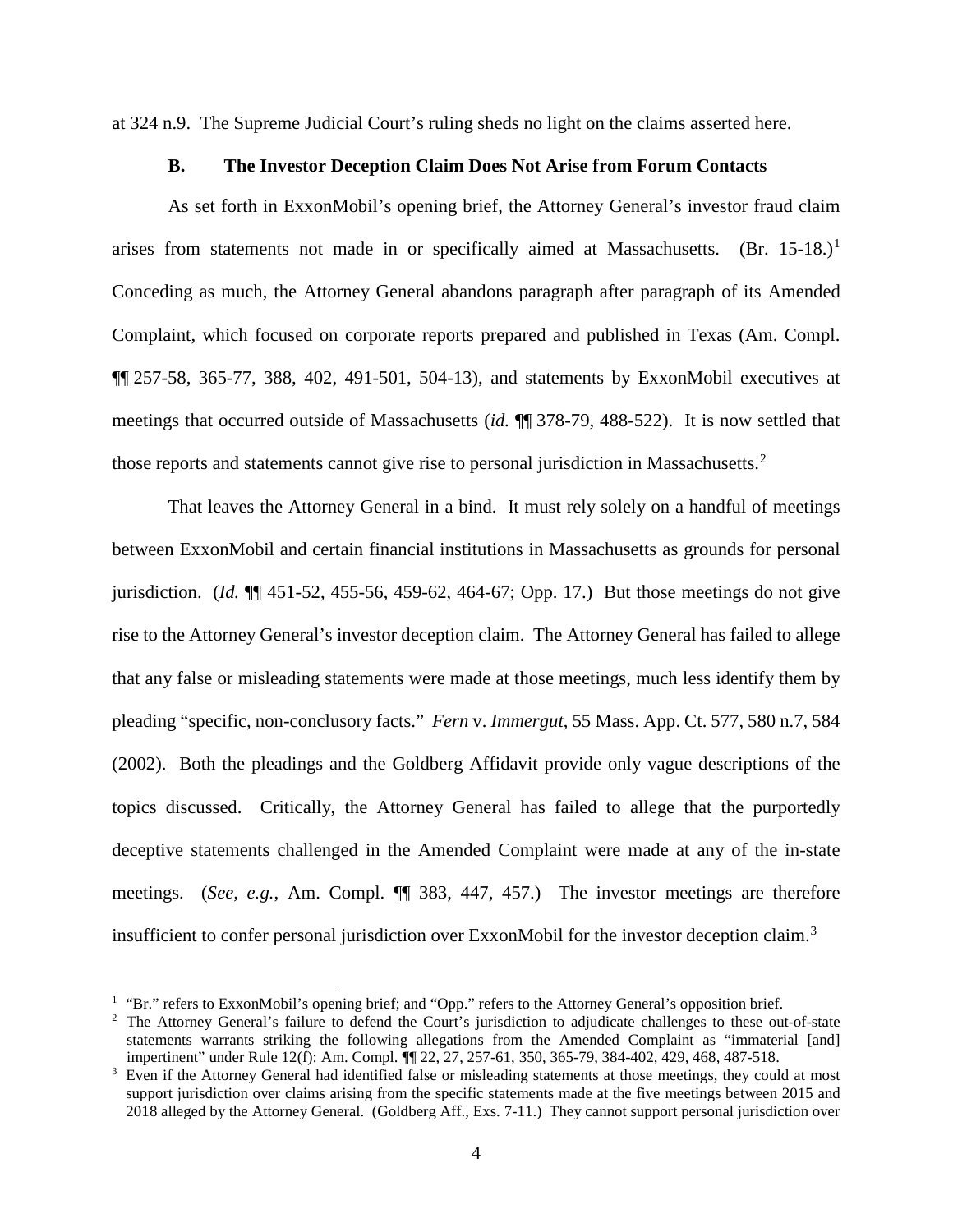The meetings are legally inadequate for a separate and independently sufficient reason: no securities transactions are alleged to have taken place or been discussed at any of the meetings. The Attorney General contends that it need not allege actual sales in Massachusetts, provided that "ExxonMobil *solicited* the sale and purchase of its securities" in Massachusetts. (Opp. 14.) But the Attorney General does not allege that the in-state meetings between ExxonMobil and institutional investors were held to solicit the sale of securities. (Webb Aff. ¶ 13.) To the contrary, in both the Amended Complaint and its opposition, the Attorney General contends that ExxonMobil merely "assured investors" about its business at these meetings. (*See, e.g.*, Am. Compl. ¶¶ 20, 358, 364, 526; Opp. 4.) Because no sales or solicitations are alleged to have occurred at those meetings, they are incapable of giving rise to the Attorney General's claims and insufficient for personal jurisdiction.<sup>4</sup>

#### **C. The Consumer Deception Claim Does Not Arise from Forum Contacts**

The Attorney General's consumer deception claim is afflicted with similar, fatal defects. The Amended Complaint alleges deception from statements on the internet (including ExxonMobil's website and YouTube) that Synergy gasoline and Mobil 1 motor oil "will reduce greenhouse gas emissions." (Am. Compl. ¶¶ 581-82, 587-88, 592-96, 611, 612-14.) The Attorney General does not allege that those statements were made in or directed specifically at Massachusetts, which makes them insufficient to support jurisdiction. *See, e.g.*, *NexLearn, LLC* v. *Allen Interactions, Inc.*, 859 F.3d 1371, 1379 (Fed. Cir. 2017). (Br. at 16-17.) Once again, the Attorney General concedes the point and abandons those allegations as forum contacts.<sup>5</sup>

 $\overline{a}$ 

the Attorney General's claim that ExxonMobil deceived the broader investing community over a longer time period. <sup>4</sup> Indeed, ExxonMobil has not sold common stock to the general public or institutional investors in 40 years. (Webb Aff. ¶ 10.) The Attorney General does not argue otherwise.

<sup>5</sup> The allegations regarding these out-of-state statements also should be stricken under Rule 12(f). *See* Am. Compl. ¶¶ 586-88, 591-593, 595-97, 611-15, 640-44, 648-49, 653-55, 660-93, 707.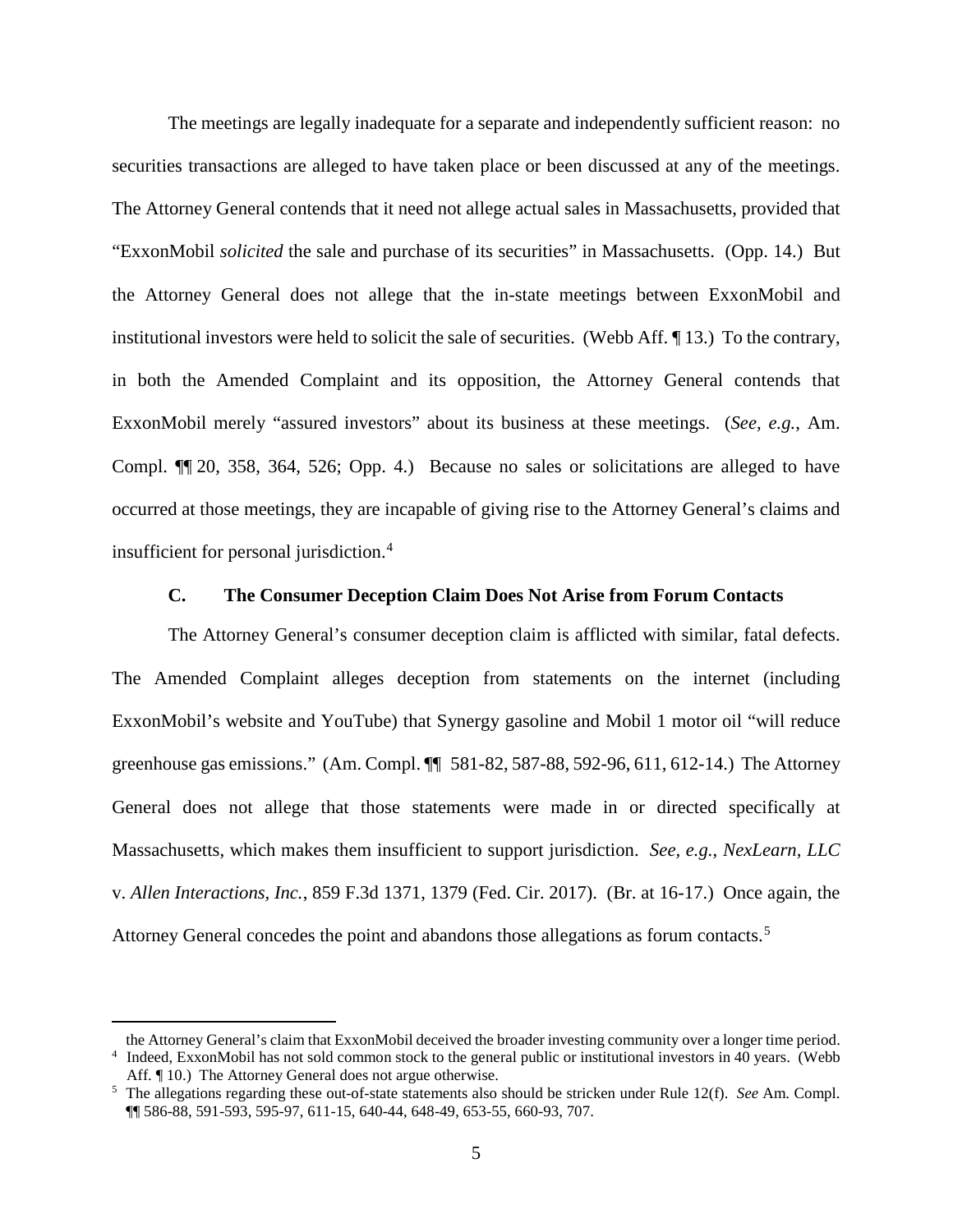Having gutted its core allegations, the Attorney General now contends that personal jurisdiction arises solely from in-state advertising at Exxon and Mobil-branded service stations owned and operated by third parties. (Am. Compl. ¶¶ 545, 549-54, 577, 584-85, 589; Opp. 11-12, 15, 17-18.) Recognizing that the Amended Complaint lacks allegations about the content of any in-state advertising, the Attorney General attempts to cure that deficiency by supplementing the allegations. (Goldberg Aff. Exs. 3-6 (depicting service-station advertising, sweepstakes announcement, and Mobil 1 motor oil bottle).) These materials are not properly considered on a Rule 12(b)(6) motion to dismiss. *See Coghlin Elec. Contractors, Inc.* v. *Gilbane Bldg. Co.*, 472 Mass. 549, 552 n.5 (2015); Mass. R. Civ. P. 12(b). But even on their own terms, the in-state advertisements are insufficient because they do not give rise to the Attorney General's claims.

The newly offered advertisements merely promoted Synergy gasoline's capacity to "keep your engine 2X cleaner for better gas mileage," displayed a Mobil 1 motor oil bottle with a fluorescent green label, and alerted consumers to ExxonMobil's Rewards+ program and mobile application. (Goldberg Aff., Exs. 3-A-I, 6, 4-A-O.) Even assuming these advertisements at independently owned and operated service stations can be imputed to ExxonMobil, they do not contain the purported misrepresentations that give rise to the consumer deception claim. The Attorney General has not pointed to a single example of in-state advertising representing that Synergy fuel or Mobil 1 motor oil "will reduce greenhouse gas emissions" (Am. Compl. ¶ 581), the crux of the allegations in the Amended Complaint. Nor do these advertisements discuss climate change, environmental benefits, or even greenhouse gas emissions.

In a final (but futile) effort, the Attorney General offers a grab bag of purported contacts hoping to generate enough smoke to suggest fire. This effort fails. ExxonMobil's Rewards+ smartphone app does not give rise to its consumer deception claim, and its use by Massachusetts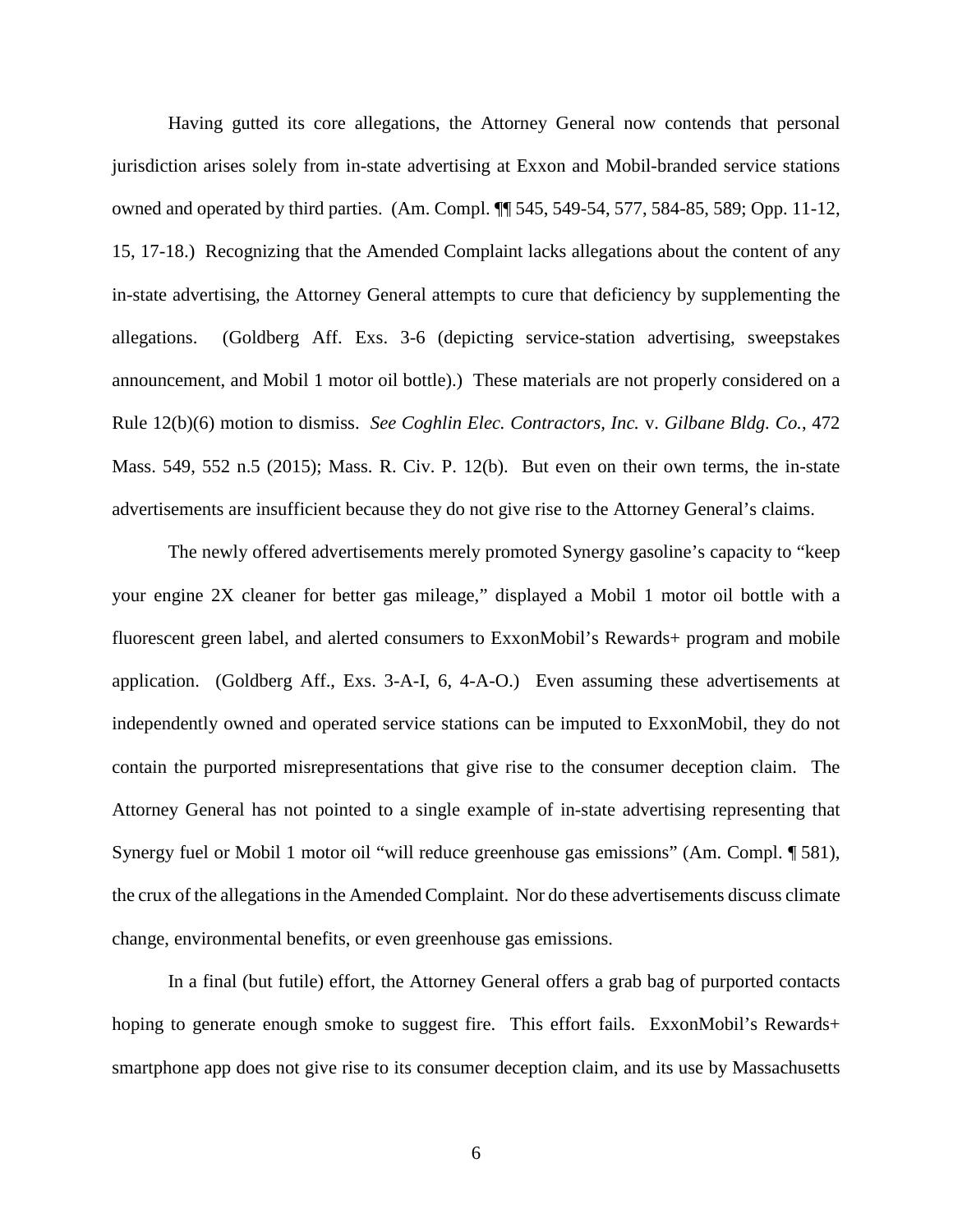consumers (Opp. 15-16, 18), along with others in all 50 states, is legally insufficient to confer personal jurisdiction. *See, e.g.*, *Cossaboon* v. *Maine Med. Ctr.*, 600 F.3d 25, 35 (1st Cir. 2010) (online platform cannot support personal jurisdiction where it is "available to anyone with internet access and does not target [Massachusetts] residents in particular"); *Intercarrier Commc'ns LLC* v. *WhatsApp Inc.*, No. 3:12–cv–776–JAG, 2013 WL 5230631, at \*4 (E.D. Va. Sept. 13, 2013) (holding that a company does not target a forum when a user unilaterally downloads or uses its app within the forum). The Attorney General's references to ExxonMobil's (i) national Earth Day sweepstakes and (ii) partnership with the Boston Celtics (Opp. 15-16; Goldberg Aff. Ex. 5) are equally unavailing. The Attorney General does not allege that ExxonMobil made any representations, let alone false or misleading representations, about Synergy fuel or Mobil 1 motor oil in connection with either activity. (Goldberg Aff., Ex. 5; Am. Compl. ¶¶ 572, 616-17.)

#### **D. The Greenwashing Claim Does Not Arise from Forum Contacts**

In defense of personal jurisdiction for the greenwashing claim, the Attorney General offers a single purported forum contact: "print and post editions of the New York Times." (Opp. 18.) The Attorney General, however, does not explain how advertising disseminated in a national newspaper based in New York City constitutes a contact by ExxonMobil with Massachusetts. Precedent opposes that argument at every turn (Br. 16-18), including the Attorney General's own precedent. (Opp. 18.) In *Commonwealth* v. *Purdue Pharma, L.P.*, the defendants "promoted [opioid savings cards] to Massachusetts doctors for use by Massachusetts patients," "sen[t] false representations about Purdue opioids into Massachusetts," and engaged in marketing "targeted at and sent to Massachusetts." No. 1884CV01808, 2019 WL 5617817, at \*2-3, 5-7 (Mass. Super. Oct. 8, 2019). Here, the Attorney General does not allege that ExxonMobil specifically targeted Massachusetts through the nationally circulated advertisements alleged in its greenwashing claim.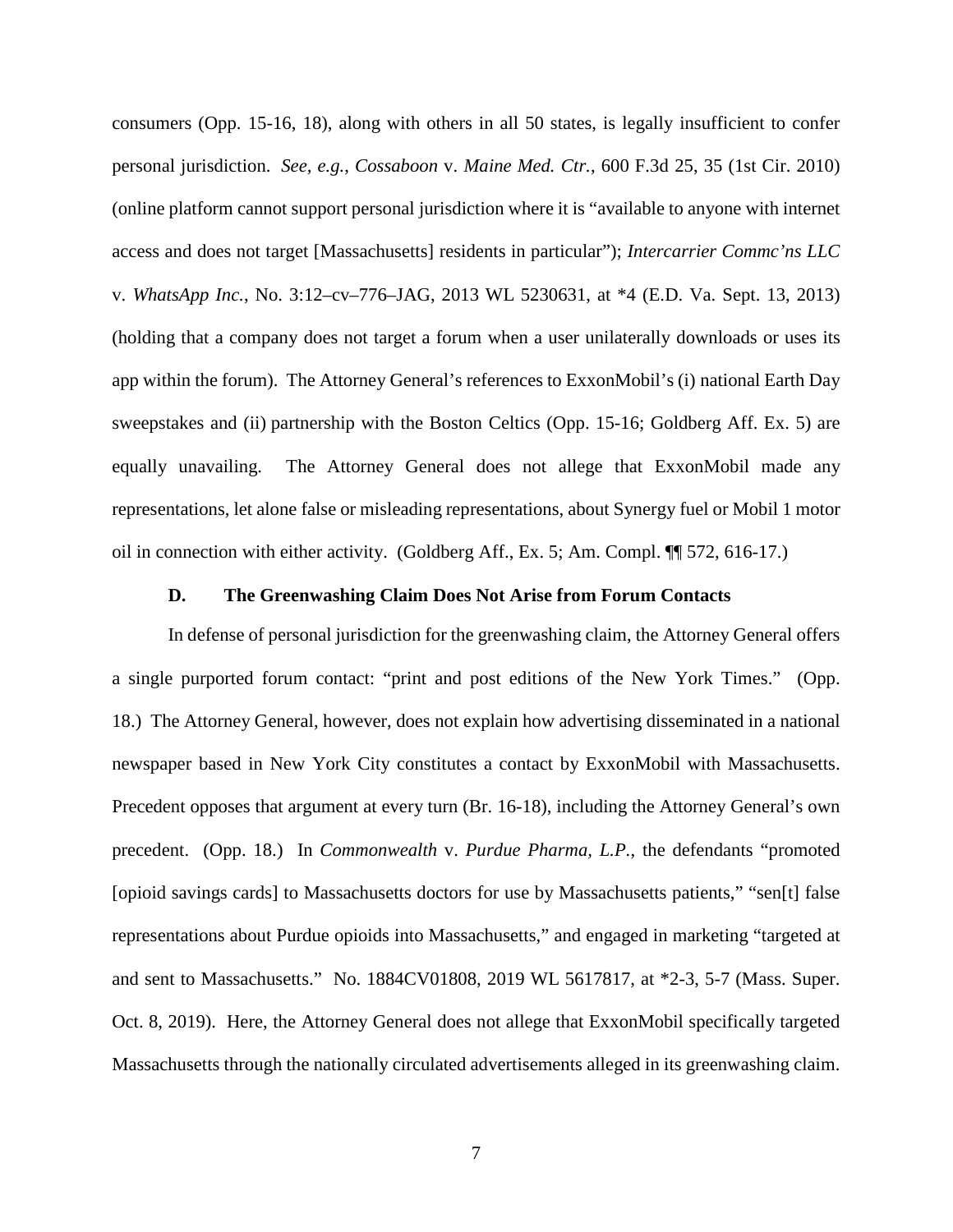#### **E. The Attorney General Has Not Alleged Tortious Injury**

The Attorney General's inability to show that any of ExxonMobil's forum contacts give rise to its claims, as required by the Due Process Clause, is fully sufficient to defeat personal jurisdiction. The long-arm statute provides an independent basis to reach the same conclusion because the Attorney General has not alleged any injury—much less a tortious injury—as required under Sections 3(c) or 3(d). *Roberts* v. *Legendary Marine Sales*, 447 Mass. 860, 864-65 (2006).

The Attorney General's authorities are not to the contrary. (Opp. 10.) *Commonwealth* v. *Mass. CRINC* did not construe "tortious injury" under the long-arm statute or even address personal jurisdiction. 392 Mass. 79, 88-89 (1984). *Purdue Pharma* entailed allegations that defendants engaged in marketing "targeted at and sent to Massachusetts" that caused "2,155 opioid-related deaths in Massachusetts." 2019 WL 5617817, at \*2, 5-7. Those allegations of concrete, personal injuries are a far cry from the pleadings here, which do not allege any specific injury to Massachusetts consumers and investors. And *JMTR Enters., LLC* v. *Duchin*, 42 F. Supp. 2d 87 (D. Mass. 1999), and *Abbott* v. *Interactive Computing Devices, Inc.*, 1998 WL 1182003, at \*2 (Mass. Super. Ct. Feb. 27, 1998), predate the Supreme Judicial Court's holding that monetary injuries from Chapter 93A deception do not constitute tortious injury. *Roberts*, 447 Mass. at 864.

## **II. The Attorney General Fails to State a Claim of Investor Deception**

#### **A. Opinions Regarding Future Events Are Not Actionable Under Chapter 93A**

The Attorney General's investor deception claim challenges admittedly "forward-looking" statements of opinion (Opp. 22) that are not actionable under Chapter 93A. *See von Schönau-Riedweg* v. *Rothschild Bank AG*, 95 Mass. App. Ct. 471, 497-98 (2019).As the Attorney General's own authorities confirm (Opp. 21), to be actionable a "statement or omission must concern a fact, and not an opinion or belief, unless such an opinion is inconsistent with facts known *at the time they are made*." *Marram* v. *Kobrick Offshore Fund, Ltd.*, 442 Mass. 43, 57 n.24 (2004) (emphasis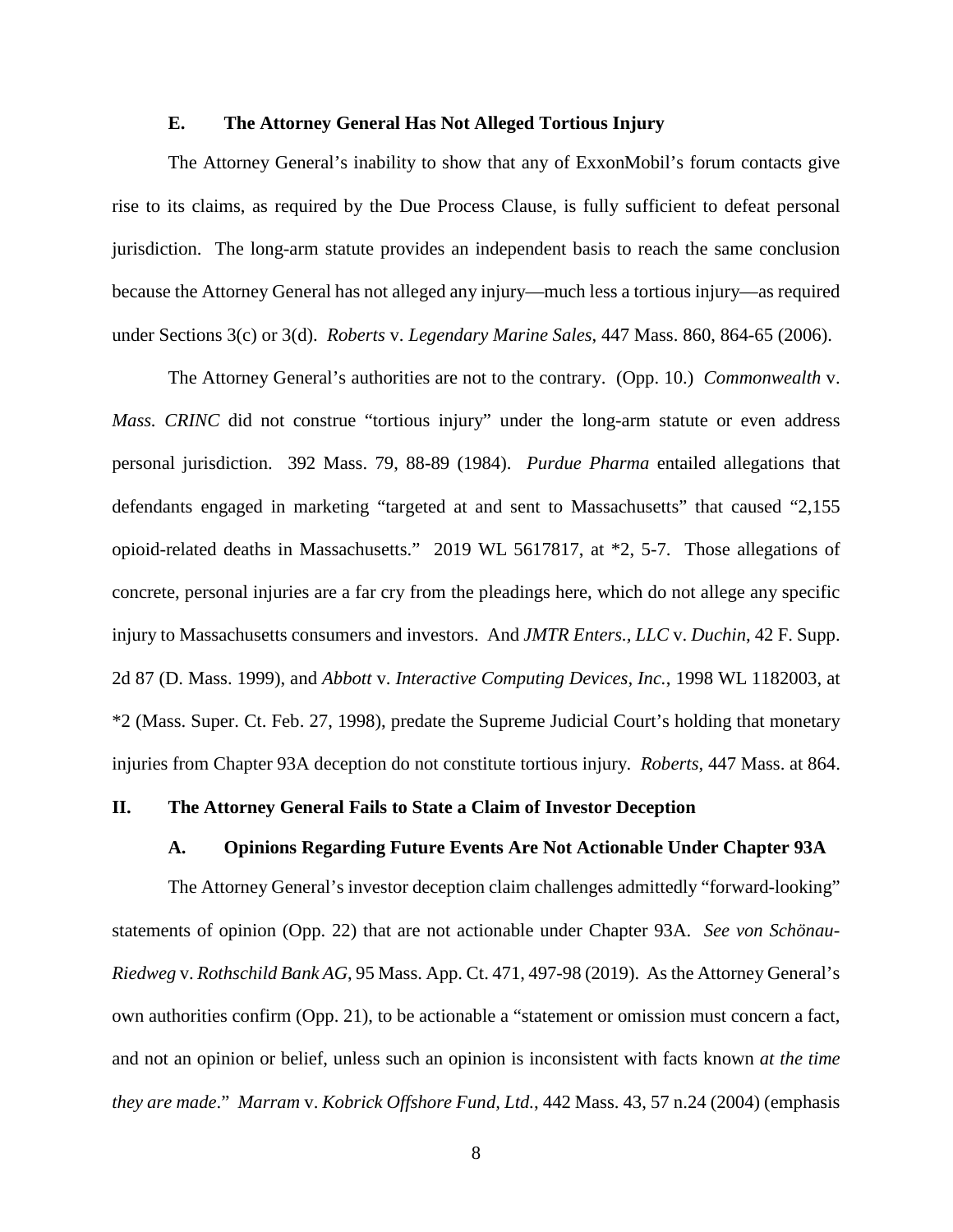added); *see also Briggs* v. *Carol Cars, Inc.*, 407 Mass. 391, 396 (1990) (car dealer's representation that car was in "good condition" was construed as a statement of fact); *McEneaney* v. *Chestnut Hill Realty Corp.*, 38 Mass. App. Ct. 573, 574 (1995) (real estate agent's statement that there were "no noise problems" in condominium was a "statement of fact").

The Attorney General attempts to shoehorn its claim within that precedent by claiming that ExxonMobil "did not genuinely or reasonably believe the positive opinions [it] touted." (Opp. 22.) But the Amended Complaint lacks any factual allegations supporting that conclusory accusation. The Attorney General has not identified any facts allegedly known to ExxonMobil that contradicted its projections of global energy demand at the time the projections were made. Likewise, the Attorney General fails to allege that ExxonMobil's opinions about how future climate regulations might affect its business were contradicted by any contemporaneously known facts. <sup>6</sup> All the Attorney General offers is the assertion that ExxonMobil "deceptively den[ied], downplay[ed], and fail[ed] to disclose" risks. (Opp. 20.) But a legal conclusion cannot substitute for well-pleaded factual allegations, which the Amended Complaint utterly lacks.

The Attorney General tries to evade this precedent by mischaracterizing ExxonMobil's forward-looking opinions about its business "outlook" as misrepresentations concerning ExxonMobil's "present" view of its business risks. (Opp. 20-21, 23.) Once again, the Amended Complaint contains no factual allegations supporting such an accusation, as the law requires. *See Marram*, 442 Mass. at 58 (addressing statements pertaining to fund's current level of diversification). Nowhere does the Attorney General allege that ExxonMobil misrepresented a

 <sup>6</sup> The Attorney General's vague allusion to internal ExxonMobil documents from the 1970s and 1980s, concerning its early research into climate science, does not lend support to the Attorney General's conclusory assertion that ExxonMobil disbelieves the business outlook and projections for future energy demand that it has communicated to investors in recent years. Even assuming ExxonMobil's views have not evolved over the past 40-50 years, the Attorney General fails to allege that these historic documents say anything about its business outlook or expectations for energy demand that contradict the public statements it has made within the limitations period.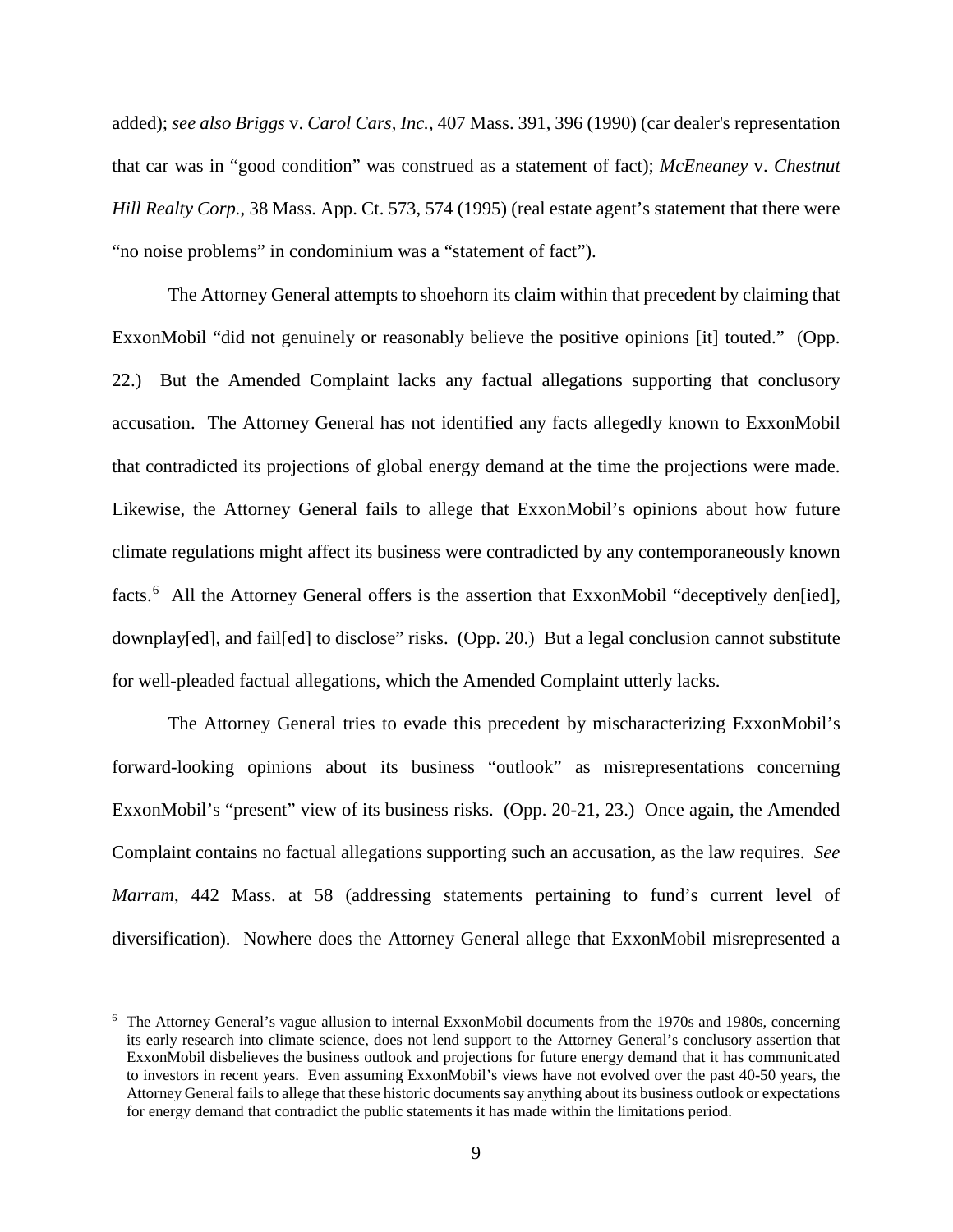known fact about its business. Its claim focuses wholly on what might (or might not) happen in the future and faults ExxonMobil for not embracing a worst case scenario. (Am. Compl. ¶¶ 22, 27, 265, 471, 475, 488, 492, 497, 501-02, 505.) The Attorney General is entitled to its own views, but it may not compel ExxonMobil to adopt and disseminate its dire assessments.

The Attorney General's last resort is to ask this Court to postpone applying precedent that shields "'opinions' or 'puffery'" from Chapter 93A actions at this time. (Opp. 22.) There is no basis in law for the Attorney General's request to defer ruling on this valid basis for dismissal. Chapter 93A cases are routinely dismissed where, as here, they are premised on non-actionable statements. *See Hansmann* v. *Nationstar Mortg., LLC*, 85 Mass. App. Ct. 1128 (2014) (affirming dismissal of Chapter 93A claims based on "permissible puffery"); *Carlson* v. *The Gillette Co.*, 2015 WL 6453147, at \*6 (D. Mass. Oct. 23, 2015) (dismissing Ch. 93A claims challenging advertisements that were "nothing more than a kind of self-directed corporate puffery").

## **B. ExxonMobil Has No Obligation to "Disclose" the Attorney General's Beliefs about Climate Change**

The Attorney General also faults ExxonMobil for not affirmatively warning investors about "the financial risks posed by climate change to the Company, the oil and gas sector, and global financial markets." (Opp. 22.) Under the Attorney General's construction of Chapter 93A, ExxonMobil can be held liable for not sounding the alarm about the purported "risk of armed conflicts and their terrible economic consequences throughout the world" and "increasing climate change impacts [that] may cross 'tipping points' and trigger abrupt, severe, and even catastrophic changes to financial and social systems." (Am. Compl. ¶ 296). That is pure nonsense. Chapter 93A imposes only a duty "to disclose material facts known to a party at the time of a transaction." *Underwood* v. *Risman*, 414 Mass. 96, 100 (1993). It does not impose liability for failing to disclose a mere "suspicion or a likelihood, rather than knowledge." *Id.* And it certainly does not impose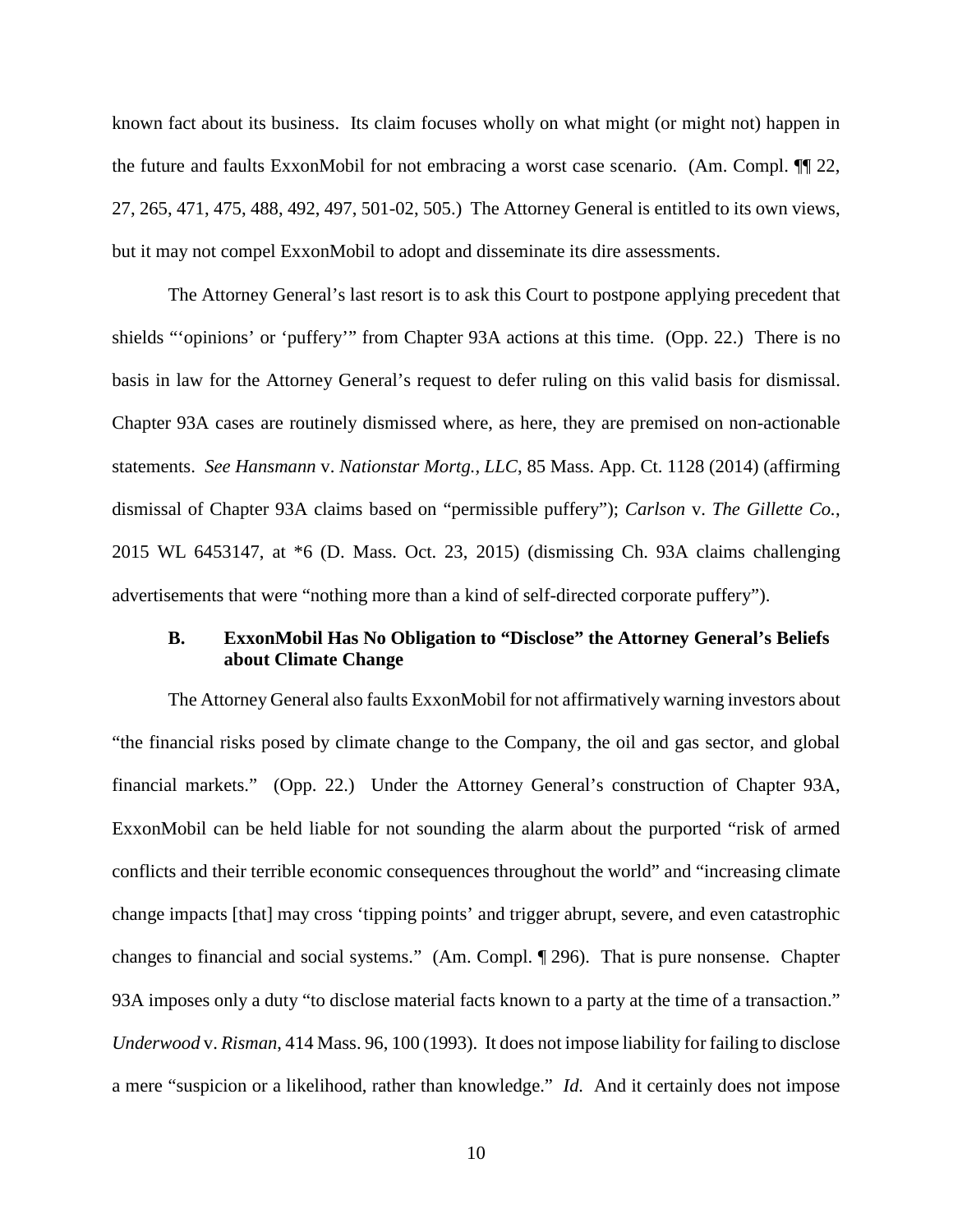an obligation to adopt and parrot the concerns the Attorney General might have about potential climate-related risks. ExxonMobil's knowledge and beliefs, not the Attorney General's, are all that matter here. The Amended Complaint contains no factual allegation that ExxonMobil subscribes to the Attorney General's apocalyptic view of the future risks to its business.

## **C. ExxonMobil's Proxy Cost of Carbon Cannot Support a Deception Claim**

The Attorney General's claim that ExxonMobil misled investors by accurately stating it uses a proxy cost of carbon fails as a matter of law. As explained in ExxonMobil's opening brief (Br. 27-29), the challenged statements are too general to be either misleading or material. *See Rodden* v. *Savin Hill Enter., LLC*, 33 Mass. L. Rptr. 442 (Suffolk Cty. Super. Ct. Apr. 21, 2016) (dismissing claims based on promises that were "undeniably non-specific" and, "at the very most, predictive as to possible future events").The Attorney General offers nothing in response to that argument. It does not even attempt to identify a single statement concerning the proxy cost that is sufficiently concrete to support a deception claim. Instead, the Attorney General feigns "astonish[ment]" that the proxy cost did not alter the company's current or past financial performance, as reported in income statements, balance sheets, and other regulatory filings. (Opp. 26.) But the Attorney General's own allegations should dispel its supposed astonishment. As alleged, the proxy cost is a planning tool representing potential "future impacts" of climate change regulations decades in the future (Am. Compl. ¶ 358) and therefore would not be expected to appear in any public report of current financial results.

That, of course, was one of several grounds recognized by the New York Supreme Court when it squarely and definitively rejected identical allegations last year. *People* v. *Exxon Mobil Corp.*, No. 452044/2018, 2019 WL 6795771, at \*15 (N.Y. Sup. Ct. Dec. 10, 2019). The Attorney General does not dispute that it is pursuing the same claims here. Rather, it inaccurately implies that New York law differs from Massachusetts law on this claim. (Opp. at 26 n.18.) Not so.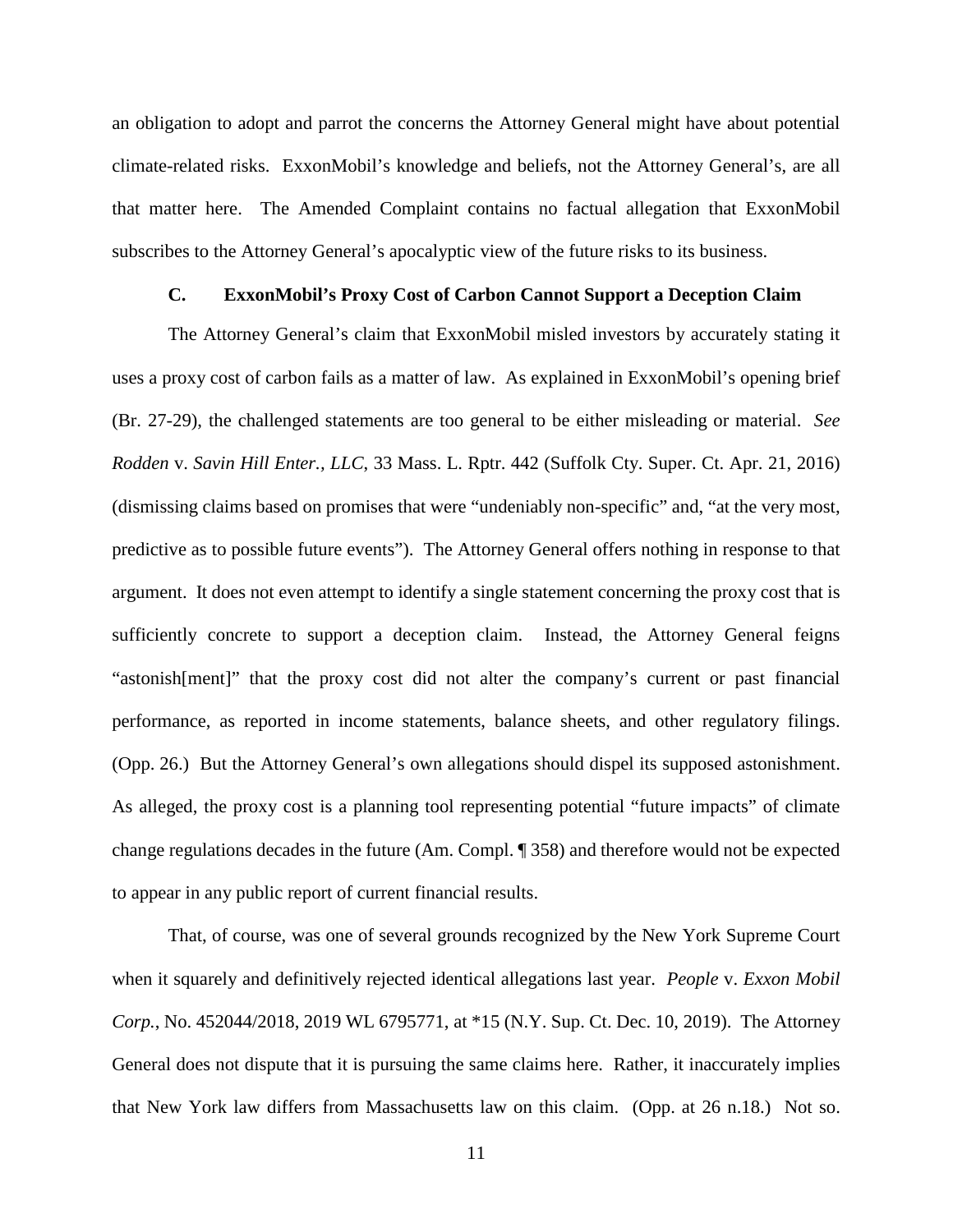Massachusetts and New York law are the same on the element of materiality. *Compare Exxon Mobil Corp.*, 2019 WL 6795771, at \*3 ("[A] statement or omission is material if there is a substantial likelihood that a reasonable shareholder would consider it important in deciding how to act."), *with Com*. v. *AmCan Enter., Inc.*, 47 Mass. App. Ct. 330, 335 (1999) ("[M]ateriality . . . 'involves information that is important to consumers and, hence, likely to affect their choice of, or conduct regarding, a product.'"). The Attorney General's rehashing of this rejected theory of deception is meritless.

## **D. The Amended Complaint Lacks Plausible Allegations Affecting "Trade or Commerce"**

The Attorney General argues that its investor deception claim satisfies Chapter 93A's trade or commerce requirement because the challenged statements were made with a commercial purpose to "attract and keep investors." (Opp. 27-28.) That argument ignores that Chapter 93A defines "'trade' and 'commerce'" as the "advertising, the offering for sale, . . . the sale, . . . or distribution of . . . any security." G.L. c. 93A, § 1(b); *Reisman* v. *KPMG Peat Marwick LLP*, 965 F. Supp. 165, 174 (D. Mass. 1997). As ExxonMobil argued in its opening brief (Br. 36), the Attorney General has failed to allege that ExxonMobil made the relevant statements in connection with a sale or offer to sell securities.<sup>7</sup>

In response, the Attorney General submits that the statements need not have been made in connection with a sale or offer to sell involving ExxonMobil as a counter-party. Under the Attorney General's construction of the statute, transactions between third parties on the secondary market could give rise to a claim against ExxonMobil if the buyer read statements ExxonMobil made to the general public. (Opp. 27.) The Attorney General has come forward with no

 <sup>7</sup> The Attorney General falsely claims ExxonMobil does not dispute that its statements "advertised its securities." (Opp. 27.) ExxonMobil unambiguously argued that the Attorney General "fails to allege that the purportedly deceptive statements . . . were made in connection with a sale of or offer to sell securities." (Br. 36.)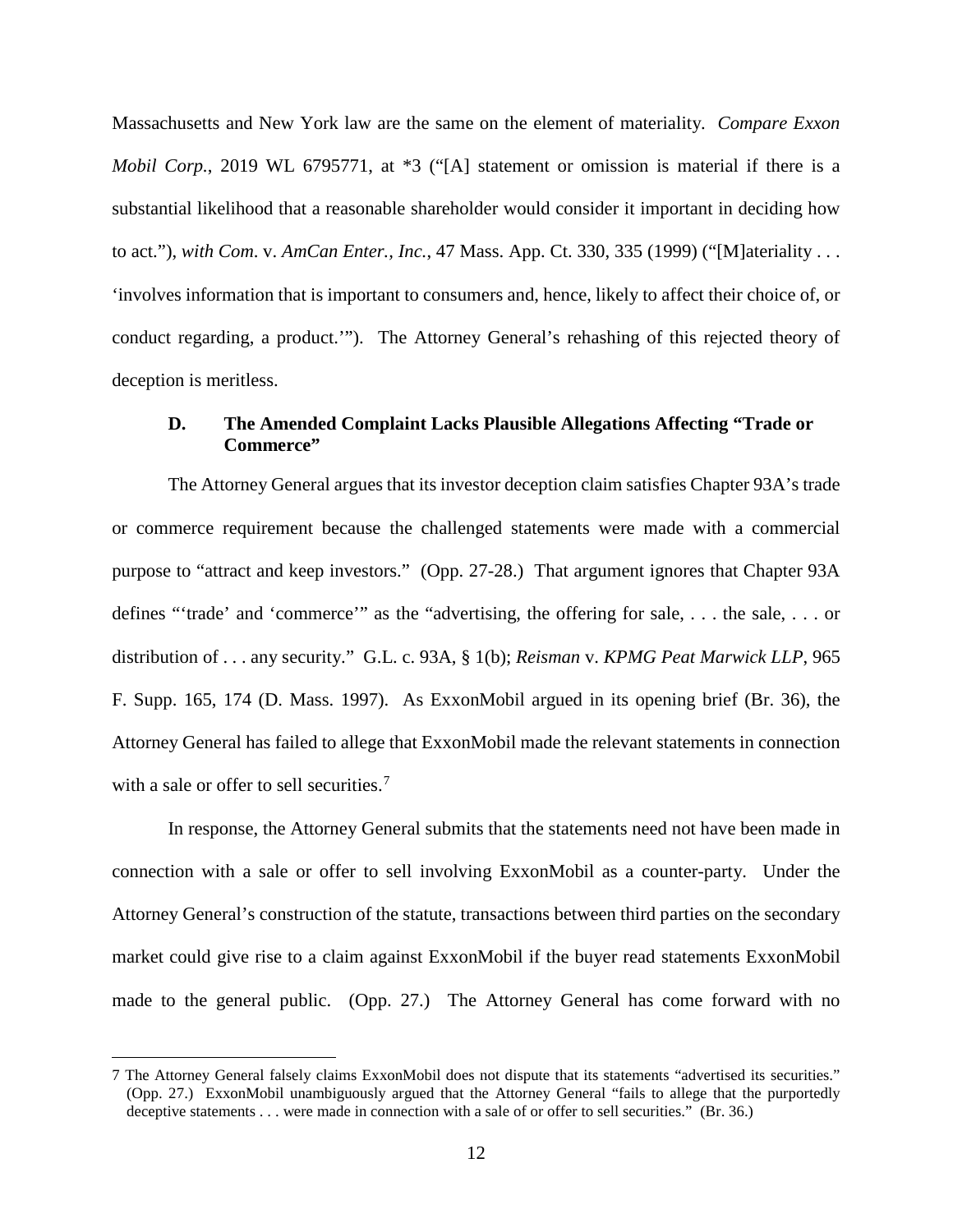precedent—trial or appellate, state or federal—supporting its statutory construction. And ExxonMobil is unaware of any, because it is not the law.

The only legal precedent the Attorney General offers in support of this spurious assertion addresses situations where the plaintiff was an intended beneficiary of the transaction at issue. *See UBS Fin. Servs., Inc.* v. *Aliberti*, 483 Mass. 396, 397 (2019) (claim by IRA beneficiary against custodian); *Ciardi* v. *F. Hoffmann-La Roche, Ltd.*, 436 Mass. 53, 61 (2002) (unfair practice claim by indirect purchaser of vitamins against manufacturer); *Barron* v. *Fidelity Magellan Fund*, 57 Mass. App. Ct. 507, 512 (2003) (claim regarding a mutual fund account purchased for plaintiff by his father when plaintiff was an infant); *Fed. Home Loan Bank of Boston* v. *Ally Fin., Inc.*, No. SUCV201101533BLS1, 2019 WL 4739263, at \*11 (Mass. Super. Ct. Aug. 29, 2019) (allowing indirect purchaser's c. 93A claims related to mortgage-backed securities because the claims were bundled with "direct sales c. 93A claims"). None of these cases suggest, much less establish, that a company's public statements constitute "trade or commerce" under Chapter 93A simply because of trading in that company's securities that does not involve the company as buyer or seller.

#### **III. The Attorney General Fails to State a Claim of Consumer Deception**

## **A. The Amended Complaint Contains No Plausible Allegations of False or Misleading Statements**

The Attorney General fails to plausibly allege that ExxonMobil deceived consumers by promoting its Synergy gasoline and Mobil 1 motor oil for improving engine efficiency and fuel economy relative to other gasoline products. As set forth in ExxonMobil's opening brief, the Attorney General does not allege that these statements are false, nor does it plausibly allege that they conveyed a materially misleading impression about the benefits of these products. (Br. 30- 32.) The Attorney General has now conceded that point by failing to identify any allegation in the Amended Complaint that Synergy and Mobil 1 did not work as advertised or that consumers did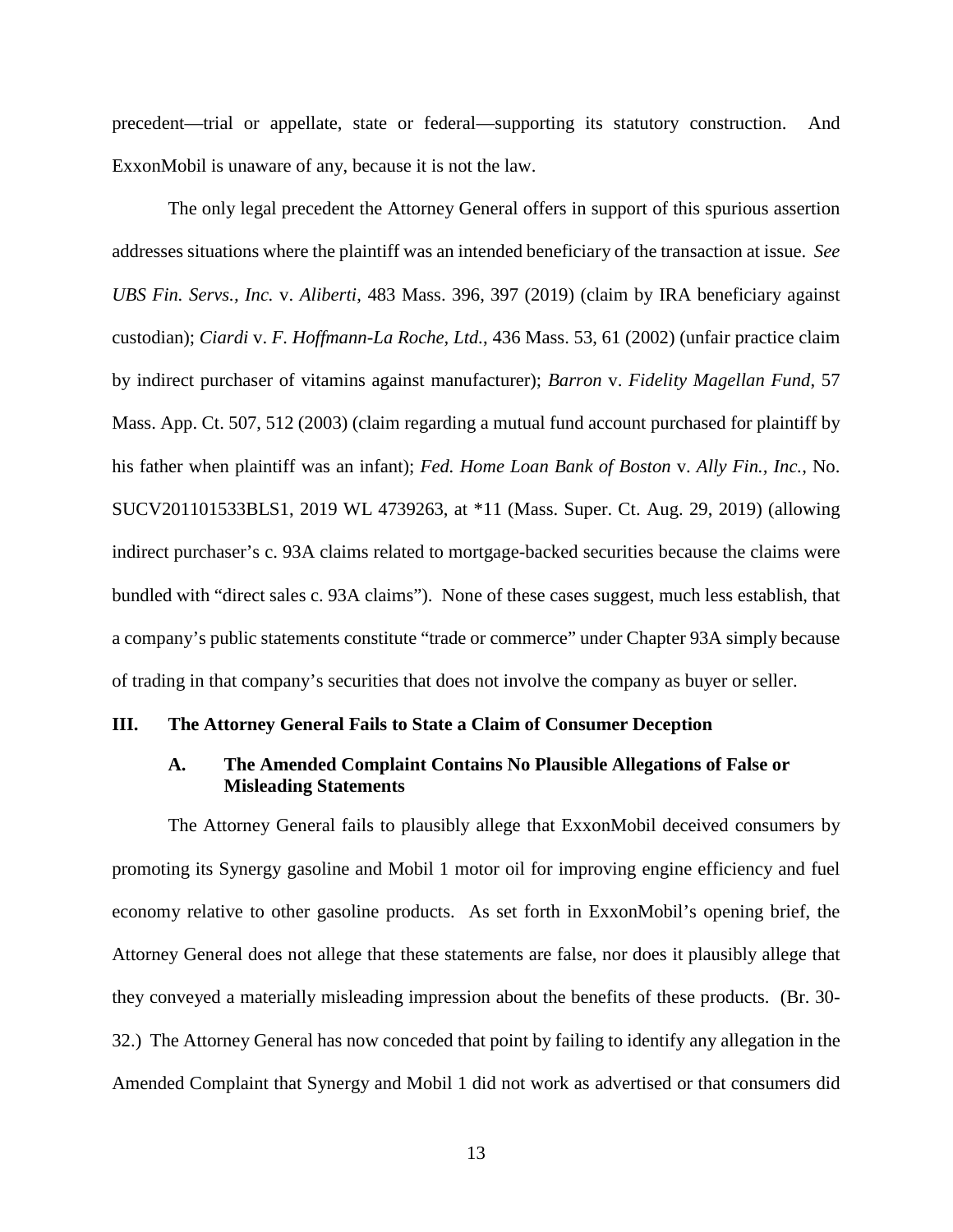not get exactly the benefit they bargained for: a cleaner, more efficient engine that results in better gas mileage relative to other oil and gas products.

That leaves the Attorney General struggling to defend its claim by positing that consumers would misunderstand ExxonMobil's advertising to mean that producing and using Synergy and Mobil 1 products yields no greenhouse gas emissions at all. (Opp. 30.) That is nonsense. No *reasonable* consumer would understand ExxonMobil's statements about improved engine performance and fuel efficiency to mean that its fossil-fuel products do not emit greenhouse gases.<sup>8</sup>

Through selective quotation, the Attorney General's attempts to manufacture a misleading impression that is belied by the actual content of the statements recounted in the Amended Complaint and opposition exhibits. For instance, while the Attorney General repeatedly accuses ExxonMobil of representing that "its *products are cleaner* and greener than other fuel products" (Opp. 30 (emphasis added)), the underlying statements do not remotely contain such a broad pronouncement. With regard to Synergy gasoline, rather than characterizing the products themselves as "clean" or "environmentally beneficial," the advertisements merely state that Synergy fuel "keep[s] *your engine* 2X cleaner for better gas mileage." (Goldberg Aff., Exs. 3-A-I.) As for Mobil 1 motor oil, the only in-state conduct that the Attorney General alleges is the sale of Mobil 1 motor oil, some of which has a *fluorescent* green color. (*Id.*, Ex. 6; Opp. 6, 30.) The Attorney General fails to articulate any false belief that this color would tend to induce in a reasonable consumer, or cite any authority permitting it to dictate the color of product packaging.

#### **B. The Attorney General Cannot Proceed on a Theory of Pure Omission**

The Attorney General next argues that it is not what ExxonMobil said, but rather what it

 <sup>8</sup> The Attorney General's contention that the Court must credit its assertion that ExxonMobil's advertising creates a misleading "perception" is wrong. (Opp. 30 n.22.) This is a legal conclusion entitled to no weight. On a motion to dismiss, the Court may not adopt an unreasonable construction of plain language quoted in the pleadings.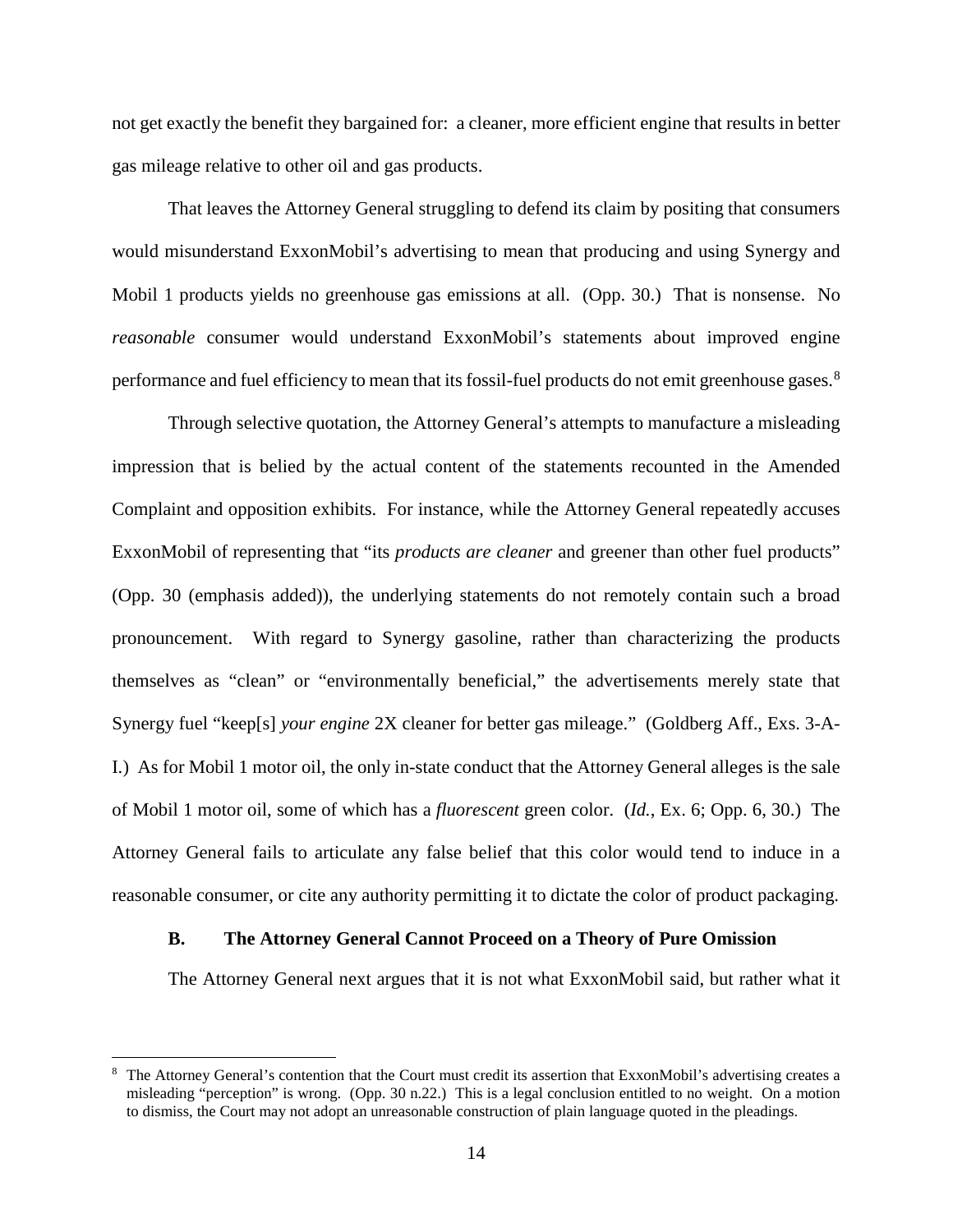did not say that is misleading. According to the Attorney General, ExxonMobil was required to tell consumers the following before allowing them to buy gasoline or motor oil:

- "[F]ossil fuels are the leading cause of climate change";
- "[B]urning fossil fuels is not clean";
- "[ExxonMobil has] knowledge of the dire climate change consequences of using ExxonMobil fossil fuel products"; and
- "ExxonMobil is a leading global source of the very carbon emissions it purports to be mitigating."

(Opp. 30, 32.) However, the Attorney General fails to allege facts plausibly suggesting that omitting this information has the "capacity to mislead." *Tomasella* v. *Nestlé USA, Inc.*, 962 F.3d 60, 74 (1st Cir. 2020) (citing *Aspinall*, 442 Mass. at 395); *Risman*, 414 Mass. at 99-100.

The Attorney General does not explain how ExxonMobil's factual assertions about improved engine performance and fuel efficiency would tend to mislead a reasonable consumer about the causes or purportedly "dire" impacts of climate change, much less about ExxonMobil's claimed role in contributing to this global phenomenon. (Opp. 31-32.) Its bald assertion that ExxonMobil "made the 'environmental' attributes of its fossil fuel products a central characteristic by extensively describing those characteristics," lacks support in law or the pleadings. (*Id.* at 34.) The challenged in-state statements do not discuss climate change or the environment, and do not even mention "emissions."<sup>9</sup> The Attorney General's claim amounts to nothing more than a non-

 <sup>9</sup> The Attorney General alleges that ExxonMobil represented its Synergy products "lower emissions" solely in statements appearing on online platforms, over which the Attorney General has not established jurisdiction. (Am. Compl. ¶¶ 587-88, 595-96, 611.) To the extent the Court considers these allegations, they are also not plausibly misleading. No reasonable consumer would understand the statement that a product *lowers* a consumer's own vehicular emissions when compared to standard oil and gasoline products to mean that these products produce no emissions. Nor does this statement reasonably convey any impression about ExxonMobil's own business practices or the supply side of producing these materials. *See Nestlé*, 962 F.3d 74-75; *Animal Legal Defense Fund Bos., Inc.* v. *Provimi Veal Corp.*, 626 F. Supp. 278, 279-81 (D. Mass. 1986) (dismissing Chapter 93A claim that veal producer deceptively failed to tell consumers about the upstream mistreatment of calves in its supply chain).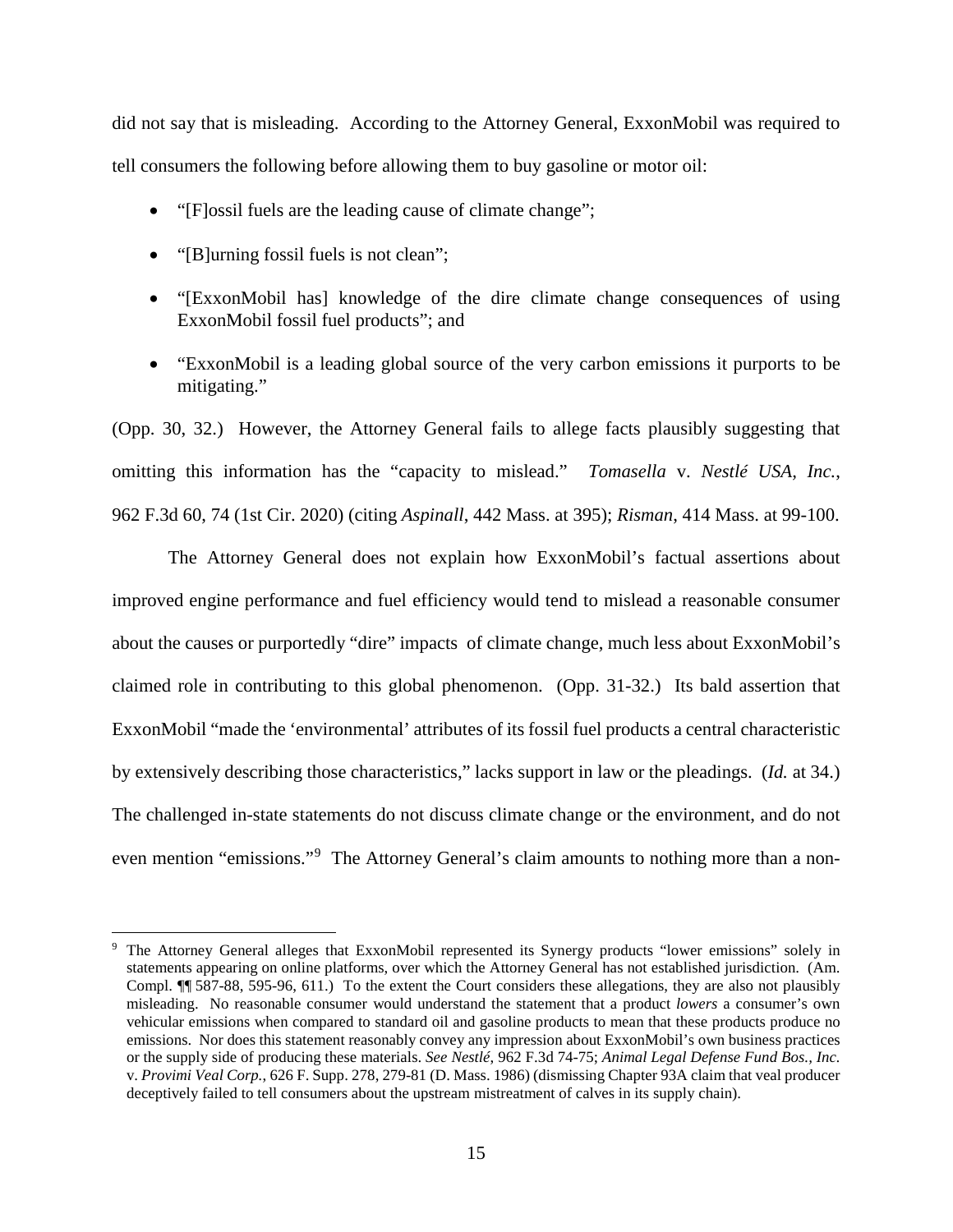cognizable claim of pure omission. *Nestlé*, 962 F.3d at 74. (Br. 32-33.)

The Attorney General's attempt to analogize its theory of deceptive omission to the claims in *Aspinall* v. *Philip Morris Cos.*, 442 Mass. 381, 397 (2004), is unpersuasive. Contrary to the Attorney General's suggestion, the deception alleged in *Aspinall* was not premised on tobacco companies' mere failure to disclose the known health risks of smoking. (Opp. 33-34.) Rather, the Supreme Judicial Court held that the defendant's *specific* misrepresentation about "Light" cigarettes containing "lowered tar and nicotine" were deceptive if the defendant made that representation "with full knowledge that most Marlboro Lights smokers would not in fact *receive the promised benefits* of 'lowered tar and nicotine.'" *Aspinall*, 442 Mass. at 397 (emphasis added). Here, however, the Attorney General alleges no facts to suggest that consumers of Synergy and Mobil 1 would not receive the promised benefit of improved engine performance, improved fuel efficiency, or even reduced emissions relative to other oil and gas products. The Attorney General's subjective opinion that the environmental impacts of fossil fuels should be important to consumers or renders them "unfit for normal use" is precisely analogous to the theory of pure omission that was recently rejected in *Nestlé*, 962 F.3d at 74, after extensive analysis of the principles articulated in *Aspinall*.

#### **IV. The Attorney General Fails to State a Claim of So-Called "Greenwashing"**

The Attorney General fails to provide any authority supporting the viability of its so-called "greenwashing" claim or to respond to ExxonMobil's arguments for dismissal.

*First*, the Attorney General does not deny the accuracy of the factual statements challenged in the greenwashing claim, which are fully contextualized by ExxonMobil's public disclosures. (Br. 34-35.) The Attorney General contends that ExxonMobil's wholly accurate disclosures in its corporate reports and on its websites about its funding of research into emissions-reducing technology, including "algae and plant-waste-based biofuels," would tend to confuse consumers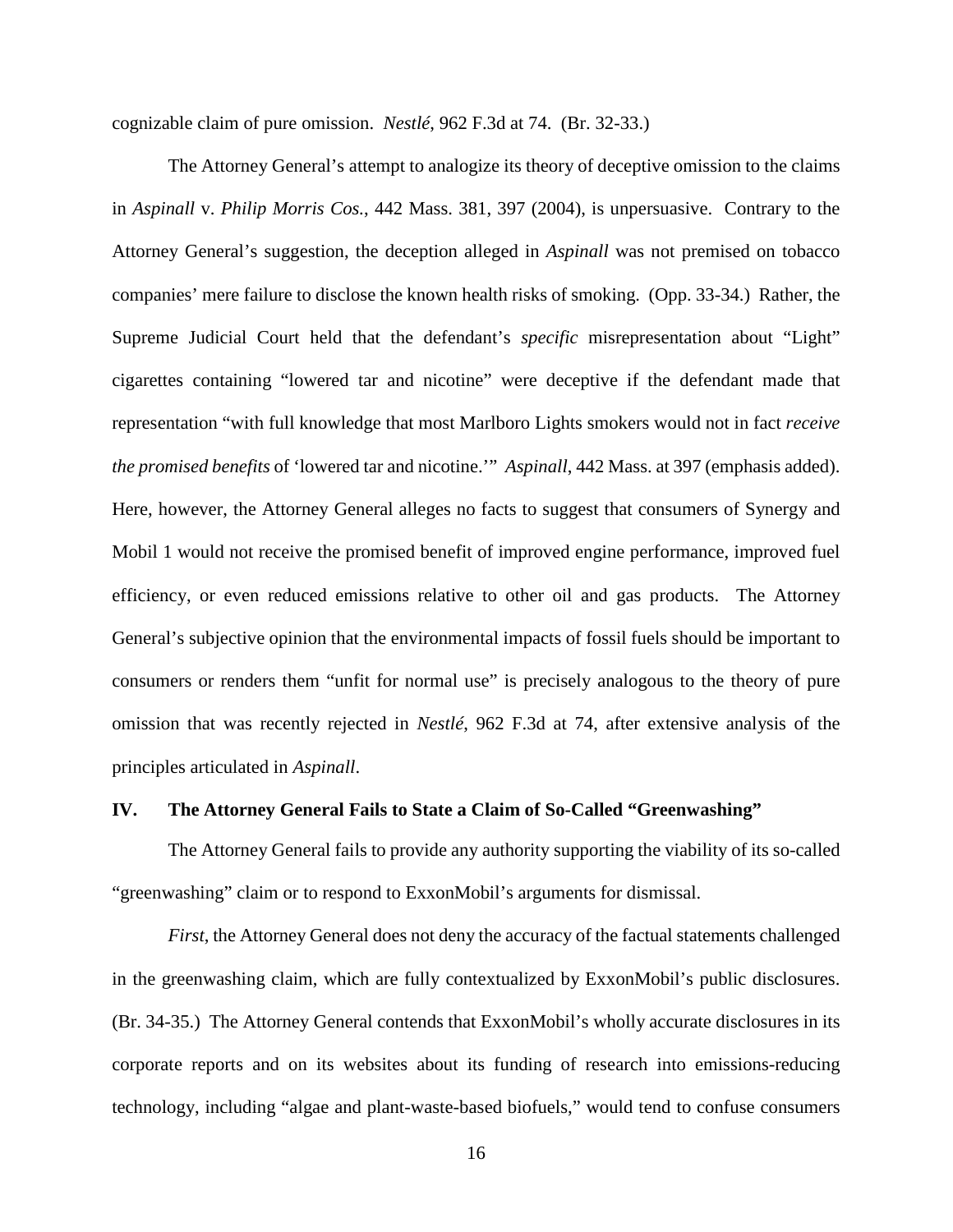about the nature of ExxonMobil's business by creating the impression that ExxonMobil is no longer producing traditional fossil fuels. (Opp. 36-37.) This theory of deception falls flat. No *reasonable* consumer exposed to ExxonMobil's representations about its investment in emissionsreduction measures would conclude the Company has ceased investing in traditional fossil fuel products. Indeed, this suggestion is belied by the Amended Complaint, which itself alleges ExxonMobil's continued advertisement of fossil fuel products, including ExxonMobil-branded gasoline. (Am. Compl. ¶ 542.)

In an effort to manufacture confusion, the Attorney General contends that ExxonMobil's statements about its current efforts to reduce emissions are contradicted by its "research in the 1970s and 1980s" concerning "potentially 'catastrophic' climate change impacts." (Opp. 36.) Not only does the Attorney General dramatically mischaracterize these historical documents,<sup>10</sup> it also fails to identify any contradiction between ExxonMobil's current statements about biofuels and environmental stewardship, and research on climate change from nearly half a century ago.

*Second*, the Attorney General does not rebut ExxonMobil's argument that the corporate branding that it labels "greenwashing" at most amounts to non-actionable corporate puffery. (Br. 33-34.) Instead, in a passing footnote, the Attorney General asserts that this determination cannot be made at the motion-to-dismiss stage. (Opp. 35 n.25.) Not so; courts do not hesitate to decide that question on a motion to dismiss where, as here, the facts pleaded do not state a viable claim. *See Hansmann,* 85 Mass. App. Ct. at 1128; *Carlson*, 2015 WL 6453147, at \*6.

The Attorney General also fails to identify a single precedent upholding a deception claim

 $10$  The Attorney General mischaracterizes ExxonMobil's historic documents, which are incorporated by reference into the pleadings. *See Marram*, 442 Mass. at 45 n.4. For instance, it claims that ExxonMobil likened climate risks to a "nuclear holocaust or world famine" in a 1980s document. (Opp. 3 (citing Am. Compl. ¶ 86).) That document, which discussed a "scientific workshop on climate change," in fact states precisely the opposite: "society can adapt to the increase in CO2 and that *this problem is not as significant* to mankind as a nuclear holocaust or world famine." (Affidavit of Justin Anderson in Support of ExxonMobil's Motion to Dismiss, Ex. A at 5 (emphasis added).)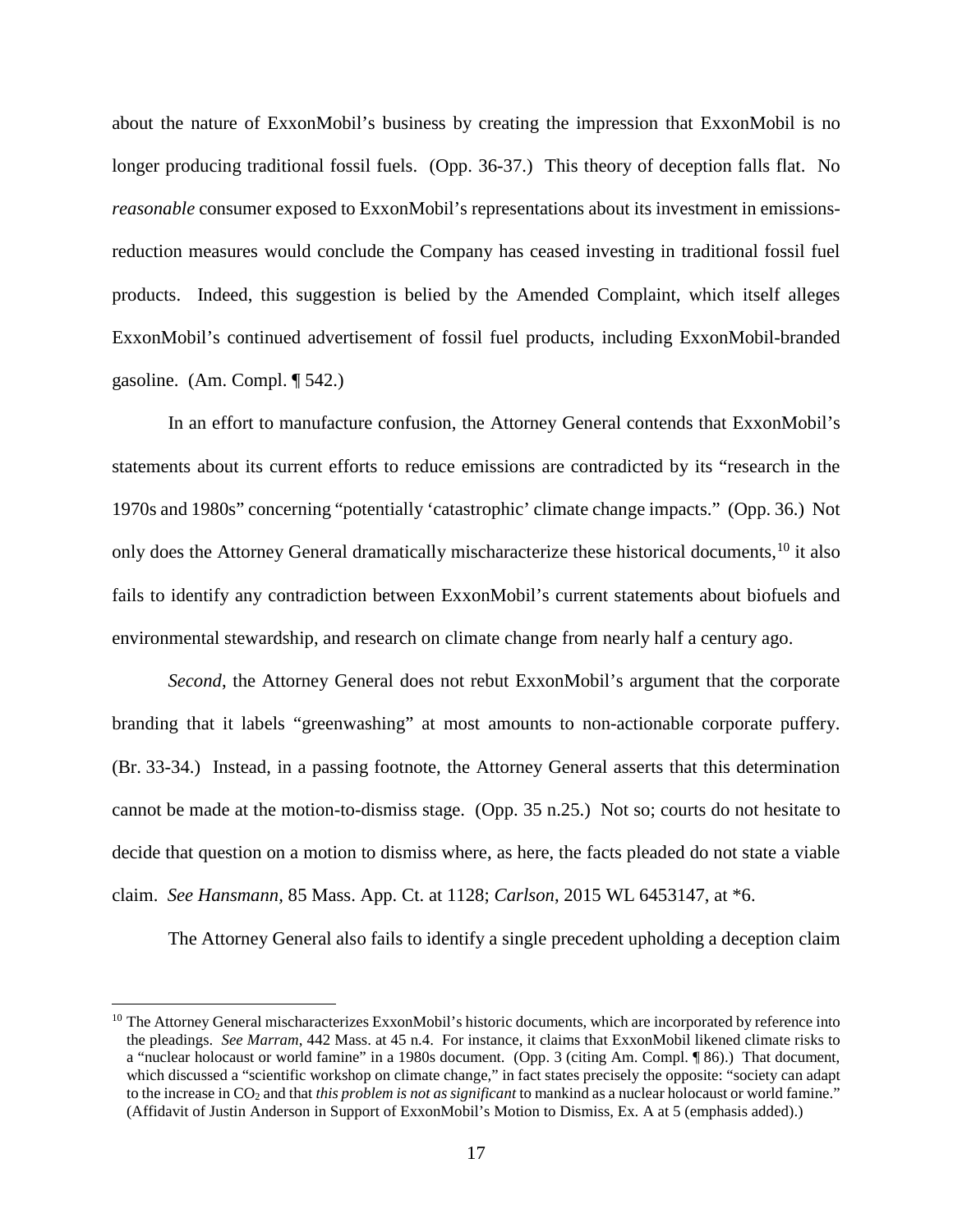premised on analogous corporate branding. Nor could it. The Attorney General's greenwashing claim, which challenges a logo depicting a "sun shining over mountains and water" and the slogan "Protect Tomorrow. Today." (Opp. 35-36), is entirely without precedent. No Chapter 93A case has premised liability on a company's promotion of efforts to improve environmental performance, much less on the use of generic images and abstract slogans. The sole, out-of-state authority the Attorney General cites in support of its greenwashing claim did not even concern deception, much less deceptive greenwashing. In *Jordan* v. *Jewel Food Stores, Inc.*, the Seventh Circuit addressed whether an advertisement in *Sports Illustrated* constituted commercial speech under the First Amendment. 743 F.3d 509 (7th Cir. 2014). That decision has no relevance to whether a logo depicting the sun gives rise to consumer deception under Chapter 93A.

Finally, the greenwashing claim bears no connection to trade or commerce and therefore is not actionable under Chapter 93A. (Br. 35-37.) The Attorney General has effectively conceded this point by failing to identify any product or service ExxonMobil offered for sale in connection with the relevant statements. The Amended Complaint does not contain any allegation that ExxonMobil misled consumers into buying biofuels, whether made from algae or otherwise, because ExxonMobil offers no such products at present. The Attorney General attempts to evade the requirement by arguing the trade or commerce element is satisfied by the statement's potential to "[i]ncreas[e] sales through customer goodwill . . . , regardless whether the advertising mentions a company's specific products." (Opp. 37.) But that argument stretches the trade or commerce requirement beyond any meaningful bounds. In attempting to reach statements that do not concern any product available to consumers, the Attorney General's interpretation would essentially read the trade or commerce requirement out of the statute and therefore should be rejected.<sup>11</sup>

<sup>&</sup>lt;sup>11</sup> The Attorney General's reliance on *Jordan*, 743 F.3d at 519, is misplaced. In deciding whether speech was commercial under the First Amendment, the Seventh Circuit expressly doubted that "the Supreme Court's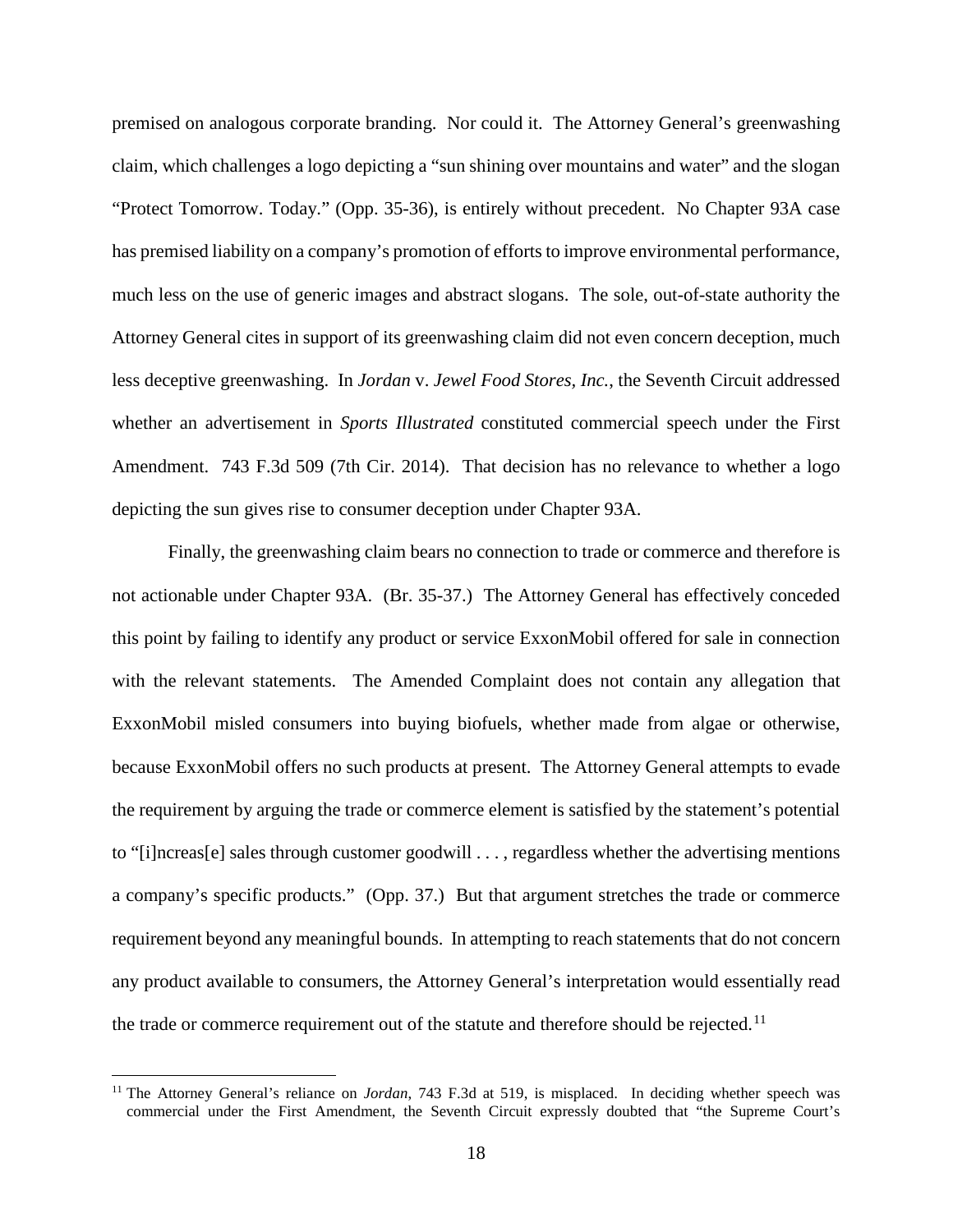#### **V. The Attorney General Cannot Compel Others To Disseminate Its Viewpoint**

As set forth in ExxonMobil's opening brief (Br. 37-39), the First Amendment requires dismissal of the Attorney General's claims because its theory of deceptive omission impermissibly seeks to impose liability on ExxonMobil for failing to disseminate the Attorney General's message about the "existential risk[]" of climate change and recommended policy responses. (Am. Compl.  $\P$  687.)<sup>12</sup> The Attorney General does not deny that the First Amendment forbids it from compelling disclosures that are not "purely factual" and "uncontroversial," *Zauderer* v. *Off. of Disciplinary Couns. Of Sup. Ct. of Ohio*, 471 U.S. 626, 651 (1985), nor does it contend that its so-called "corrective statements" satisfy this criteria. (Opp. 38.)

Instead, the Attorney General asserts that any challenge to its efforts to "requir[e] ExxonMobil to publish corrective statements" is premature. (Opp. 38, 40.) The Attorney General is wrong. This Court need not wait until litigation concludes to determine whether the requested compelled speech comports with the Constitution. *See, e.g.*, *Kimberly-Clark Corp.* v. *Dist. of Columbia*, 286 F. Supp. 3d 128, 141 (D.D.C. 2017) (striking down labeling statute, which compelled speech that was not purely factual and uncontroversial, even though "the city ha[d] not yet promulgated regulations implementing the Act, and it [wa]s therefore not entirely clear what Kimberly-Clark's label must include").

The Attorney General relies in vain on *United States* v. *Philip Morris USA Inc.*, 566 F.3d 1095 (D.C. Cir. 2009). There, the government had not yet identified the content of the corrective disclosures it sought, making assessment of their compliance with the Constitution truly

 $\overline{a}$ 

commercial-speech doctrine should be used to define" whether certain speech satisfies the commerce aspects of state statutes. *Id.* at 514 n.4.<br><sup>12</sup> Contrary to the Attorney General's contention (Opp. 38 n.27), ExxonMobil properly challenged both the investor

deception claim and consumer deception claims on this ground. ExxonMobil referenced the investor claim in the first paragraph of its First Amendment argument. (Br. 37.) That is because this claim similarly seeks to hold ExxonMobil liable for not disseminating the Attorney General's views on climate change. (*See, e.g.*, Am. Compl. ¶¶ 265, 364, 471-76, 482, 501, 522, 524-28, 533-36; Br. at 39 (citing Am. Compl. ¶ 503).)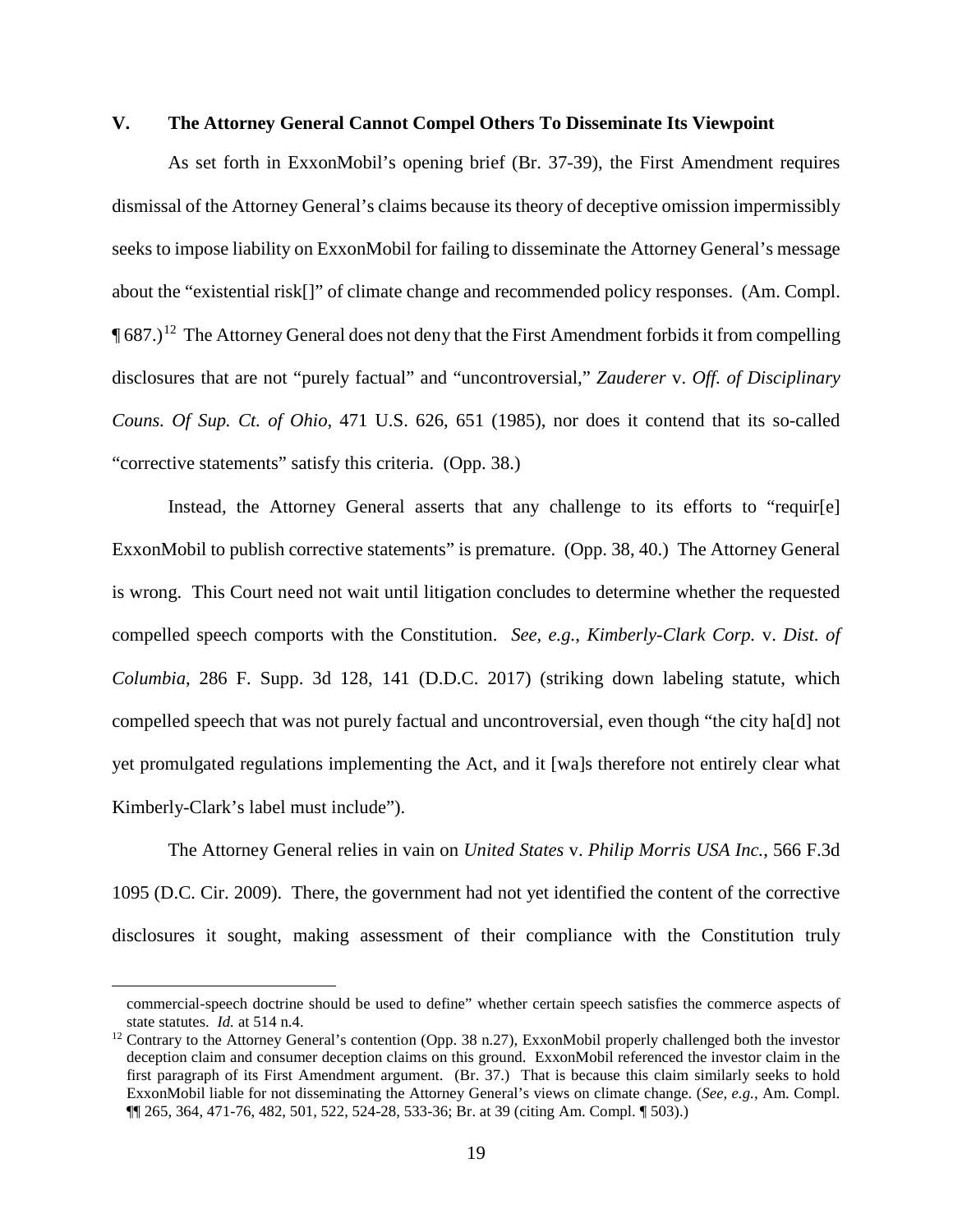premature. *Id.* at 1138-39. Here, by contrast, the Attorney General requests that the Court order ExxonMobil to "disclose in its advertising . . . the dire climate change consequences of using ExxonMobil fossil fuel products, and the fact that ExxonMobil is a leading global source of the very carbon dioxide emissions it purports to be mitigating." (Opp. 31-32.) Such disclosures are neither purely factual nor uncontroversial. *See Am. Beverage Ass'n* v. *City and Cty. of San Francisco*, 916 F.3d 749, 761 (9th Cir. 2019) (Ikuta, J., concurring) (striking down labeling regulation that would convey "San Francisco's one-sided policy views about sugar-sweetened beverages"). The Court has all the information it needs here to reach that legal conclusion now.

It is no response for the Attorney General to offer platitudes about fraud being unprotected by the First Amendment. (Opp. 38-40.) ExxonMobil is not seeking protection for its own statements (which it does not concede are fraudulent in the least), but protection *against* being compelled to support the Attorney General's opinions on controversial issues. The Attorney General identifies no precedent authorizing it to evade *Zauderer* review by alleging fraud. Nor could it. *Zauderer* itself addressed compelled disclosures intended to "dissipate the possibility of consumer confusion or deception." 471 U.S. at 651. And courts have held compelled disclosures unconstitutional under *Zauderer*, notwithstanding the government's contention that the disclosure sought to remedy "potentially misleading" commercial speech. *See, e.g.*, *Kimberly-Clark*, 286 F. Supp. 3d at 144. This Court should do the same here.

#### **CONCLUSION**

The Amended Complaint should be dismissed with prejudice because the Attorney General (i) fails to establish that this Court has personal jurisdiction over ExxonMobil; (ii) fails plausibly to allege deceptive conduct under Chapter 93A; (iii) seeks unconstitutionally to compel ExxonMobil to disseminate its preferred ideological messages; or all of the above.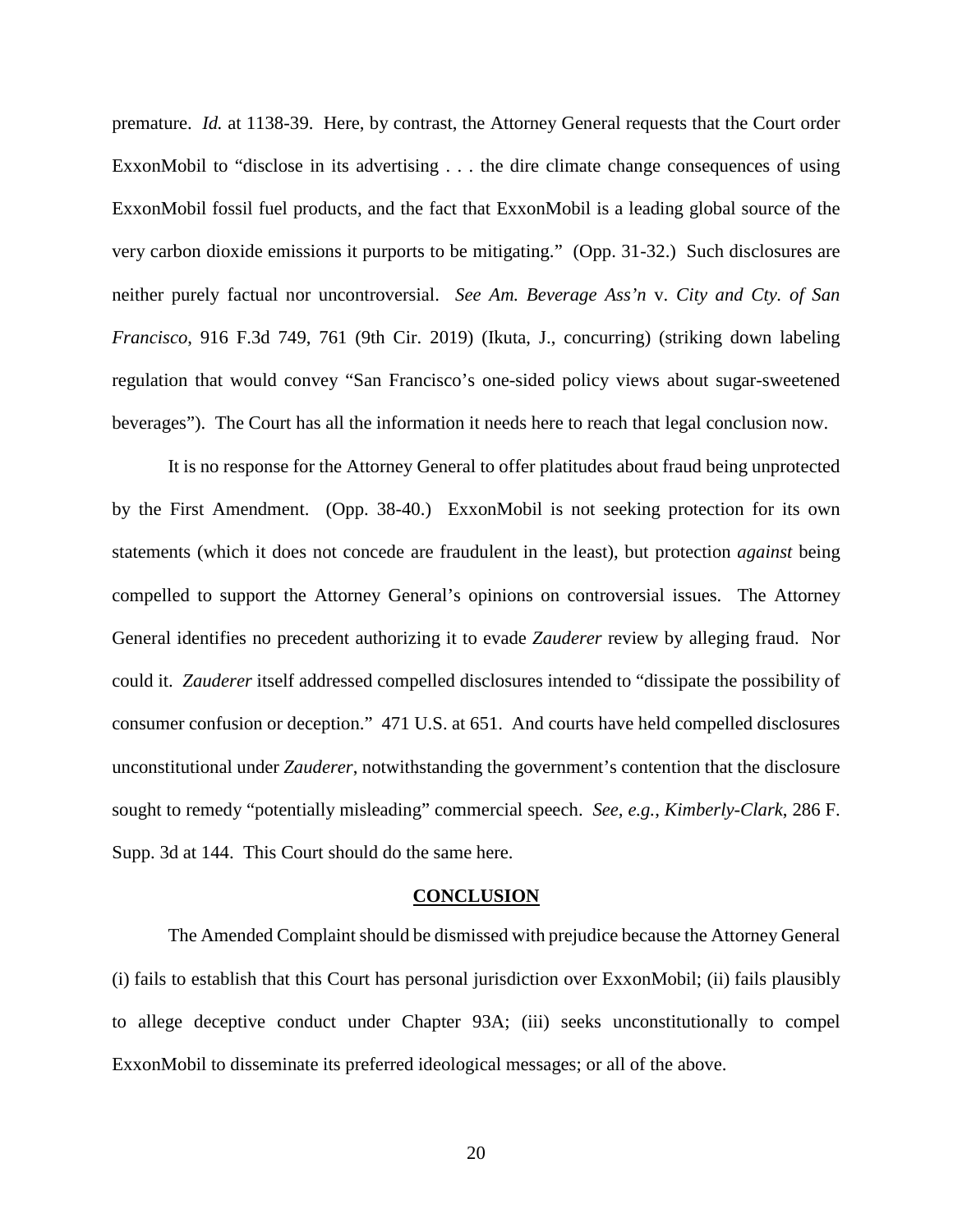Dated: December 15, 2020

Respectfully submitted,

## EXXON MOBIL CORPORATION

Patrick J. Conlon (*pro hac vice*) patrick.j.conlon@exxonmobil.com 22777 Springwoods Village Parkway Spring, TX 77389 (832) 624-6336

Thomas C. Frongillo (BBO No. 180690) tom.frongillo@verizon.net 224 Hinckley Road Milton, MA 02186 (617) 459-1282

## PAUL, WEISS, RIFKIND, WHARTON & GARRISON, LLP

Theodore V. Wells, Jr. (*pro hac vice*) twells@paulweiss.com Daniel J. Toal (*pro hac vice*) dtoal@paulweiss.com Jamie Brooks (*pro hac vice*) jbrooks@paulweiss.com 1285 Avenue of the Americas New York, NY 10019-6064 (212) 373-3000 Fax: (212) 757-3990

## /s/ Justin Anderson

Justin Anderson (*pro hac vice*) janderson@paulweiss.com 2001 K Street, NW Washington, D.C. 20006-1047 (202) 223-7300 Fax: (202) 223-7420

*Counsel for Exxon Mobil Corporation*